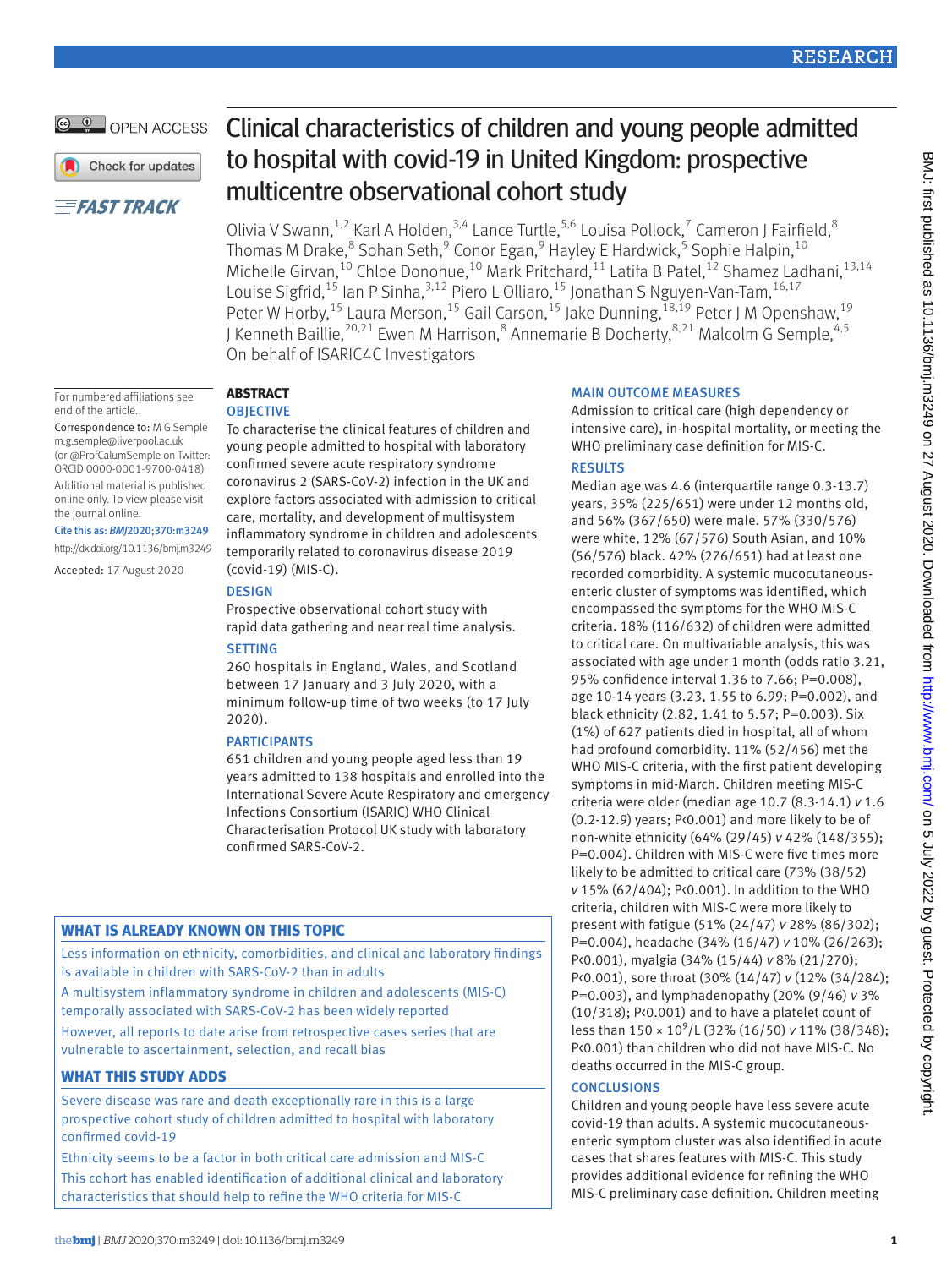the MIS-C criteria have different demographic and clinical features depending on whether they have acute SARS-CoV-2 infection (polymerase chain reaction positive) or are post-acute (antibody positive).

Study registration ISRCTN66726260.

#### **Introduction**

Children and young people comprise only 1-2% of cases of coronavirus disease 2019 (covid-19) worldwide.<sup>1-3</sup> In contrast to other respiratory viruses, children seem to have a lower risk of infection than adults,<sup>4</sup> and the vast majority of reported infections in children are mild or asymptomatic, with few recorded childhood fatalities attributed to covid-19. $25-7$  Initial reports from China showed that only 0.6% of children with covid-19 were critically ill.<sup>5</sup>

A severe disease phenotype has emerged in children that seems to be temporally associated with severe acute respiratory syndrome coronavirus 2 (SARS-CoV-2) infection.<sup>8 9</sup> The condition was first described in May 2020 in a cluster of children admitted to critical care in south London (UK), with evidence of a multisystem hyperinflammatory state with features similar to Kawasaki disease and toxic shock syndrome.<sup>8</sup> These children needed inotropic support for refractory circulatory shock and mechanical ventilation for cardiovascular stabilisation rather than respiratory failure. Similar cohorts have been reported in Italy and France.<sup>10 11</sup> The European Centre for Disease Prevention and Control estimated on 15 May 2020 that around 230 children had presented with this new syndrome in EU/EEA countries, with two fatalities.<sup>3</sup> The World Health Organization and the Royal College of Paediatrics and Child Health (RCPCH) have proposed preliminary case definitions.<sup>9 12</sup> WHO uses the term multisystem inflammatory syndrome in children and adolescents temporarily related to covid-19 (MIS-C), and the RCPCH describes this illness as paediatric inflammatory multisystem syndrome temporally associated with SARS-CoV-2 (PIMS-TS).

We aimed to characterise the features of children and young people (aged <19 years) admitted to hospital in the UK with laboratory confirmed SARS-CoV-2 infection from the International Severe Acute Respiratory and emerging Infection Consortium (ISARIC) WHO Clinical Characterisation Protocol UK (CCP-UK) cohort. As our study enrolled patients prospectively from the beginning of the pandemic, we also had a unique opportunity to examine the emergence, timing, risk factors, clinical presentation, progression, course, and outcomes of children and young people meeting the WHO preliminary case definition for MIS-C.<sup>9</sup>

#### **Methods**

#### Study design and setting

The ISARIC WHO CCP-UK is an ongoing prospective cohort study across acute care hospitals in England, Wales, and Scotland.<sup>13</sup> This standing protocol for studying disease caused by pathogens of public health interest was activated on 17 January 2020. The protocol, associated documents, and details of the Independent Data and Material Access Committee (IDAMAC) are available at <https://isaric4c.net>. We used STROBE guidelines when reporting.

#### **Participants**

Patients of any age admitted to hospital with proven or high likelihood of SARS-CoV-2 infection were enrolled into the ISARIC WHO CCP-UK cohort as previously described.<sup>13</sup> We present the data from children and young people aged less than 19 years on the date of hospital admission, enrolled into the study up to and including 3 July 2020, who had at least two weeks of outcome data available. For this report, we included only those children and young people who had documented laboratory evidence of SARS-CoV-2 infection (by polymerase chain reaction or serology). Patients were admitted to hospital or critical care at the discretion of the clinical team caring for them, and we set no criteria for these. We also included patients who were already admitted for other clinical reasons and subsequently tested positive for SARS-CoV-2 while an inpatient.

#### Data collection

Demographic and baseline data (including comorbidities and regular medications taken) alongside data on symptoms, clinical signs (including vital signs) during admission, laboratory and pathology investigations, treatments received while admitted, and outcome were collected onto case report forms (see supplementary methods). Data on illness progression and severity, including location within the hospital (ward versus critical care), were collected on day 1 (admission/diagnosis), day 3, day 6, day 9, admission to critical care, and discharge/death. Data were collected from healthcare records onto the case report forms through a secure online database, REDCap (Research Electronic Data Capture, Vanderbilt University, hosted by the University of Oxford). Collection of this routine anonymised demographic and clinical data from medical records did not require consent in England and Wales. In Scotland, a waiver for consent was obtained from the Public Benefit and Privacy Panel.

#### Variables

The case report form was agnostic to patients' age, so existing comorbidity variables were not tailored to the paediatric population (see supplementary methods for case report form and recoding of paediatric variables). Ethnicity was self-reported and transcribed from the healthcare record. The Paediatric Early Warning Score (PEWS) was used as a measure of disease severity at admission.<sup>14</sup>

## Criteria for diagnosis of MIS-C

We used the WHO preliminary case definition for MIS-C as a framework for identifying children with the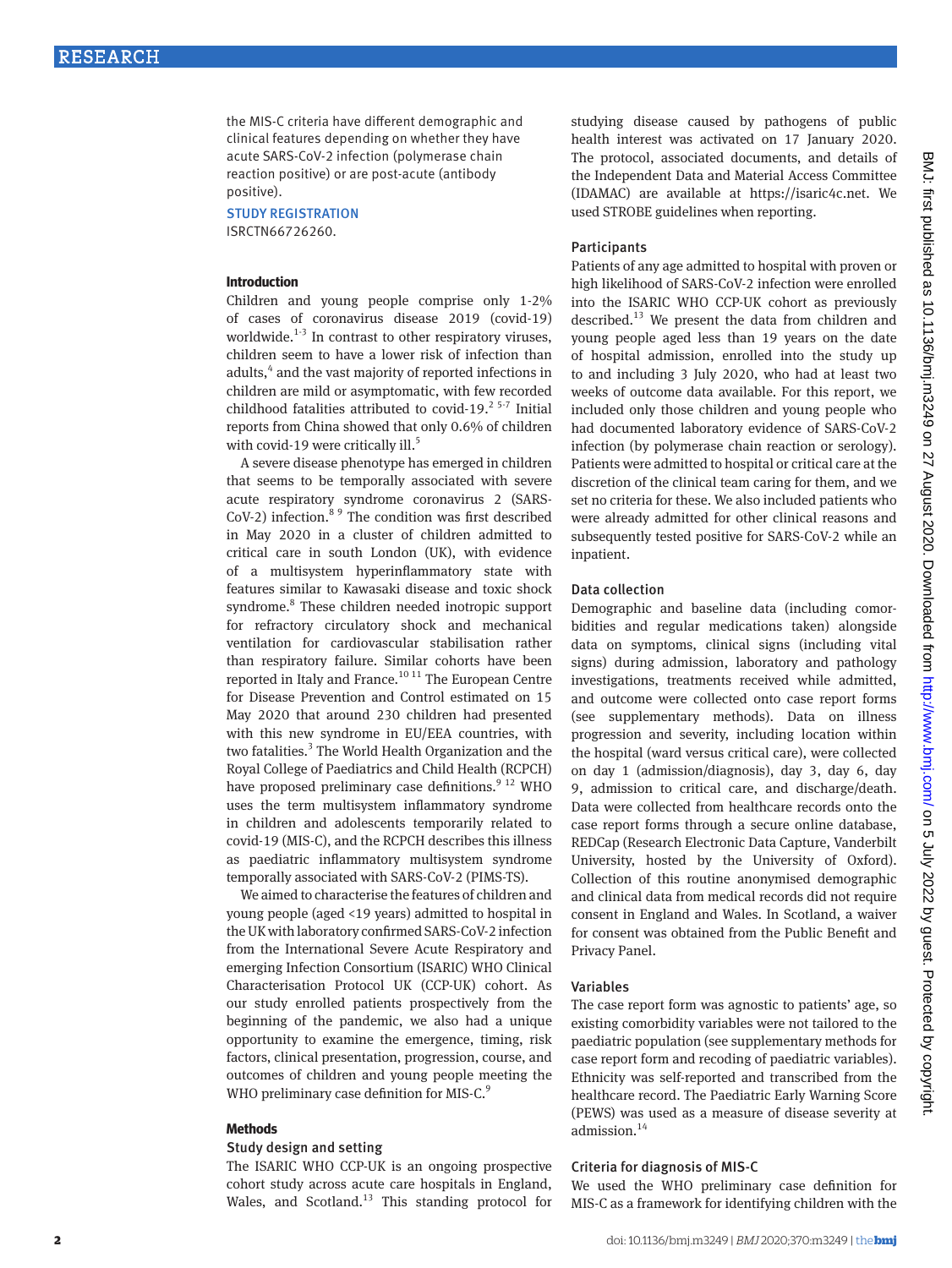## Box 1: WHO preliminary case definition for MIS-C, with adaptations (italics) defining thresholds to allow case identification in ISARIC WHO CCP-UK cohort

- 1. Fever for 3 days or more (*of any duration, self-reported before presentation*)
- 2. Plus two of the following:
	- a. Rash or bilateral non-purulent conjunctivitis or muco-cutaneous inflammatory signs (*self-reported rash/conjunctivitis*)
	- b. Hypotension or shock (*age <2 years, systolic blood pressure <60 mm Hg; ≥2 and <5 years, <70 mm Hg; ≥5 and <12 years, <80 mm Hg; ≥12 years, <90 mm Hg at any point in admission*14)
	- c. Features of myocardial dysfunction, pericarditis, valvulitis, or coronary abnormalities (*diagnosis of endocarditis or myocarditis or documented pericardial effusion, coronary artery aneurysm, cardiomegaly, or cardiac dysfunction on echocardiography*)
	- d. Evidence of coagulopathy (*international normalised ratio >1.2 (any age),premature neonate with prothrombin time >16 s*<sup>15</sup> *or term infant/older child*  with prothrombin time >14 s<sup>16-18</sup> (see supplementary methods))
	- e. Acute gastrointestinal problems (*self-reported diarrhoea, vomiting, or abdominal pain*)
- 3. Plus elevated markers of inflammation (C reactive protein ≥60 mg/L or ferritin ≥200 mg/L at any point during admission; cut-offs chosen after expert discussion)
- 4. Plus no other obvious microbial cause of inflammation (no significant positive growth on blood culture/cerebrospinal fluid culture during admission)

syndrome within this dataset (box  $1$ ),  $9$  with adaptations defining thresholds to allow case identification in the ISARIC WHO CCP-UK cohort.

## Duplicates

For cases in which a child appeared twice in the dataset (that is, by readmission or transfer between two recruiting centres), we retained only one admission in the data (detailed in supplementary methods).

## **Outcomes**

The primary outcomes of this study were admission to critical care (high dependency unit or paediatric intensive care unit), development of MIS-C, and inhospital mortality. Paediatric intensive care units are dedicated care settings providing the highest level of critical care for children and young people, who usually need invasive ventilation or support for two or more organs with a higher nurse to patient ratio. Paediatric intensive care units are usually located in regional tertiary centres or specialised hospitals. Paediatric high dependency units are for patients needing close monitoring and therapies for organ support without invasive ventilation or intensive care and are provided at tertiary hospitals and a limited number of district general hospitals.19 Admission to critical care is governed by the degree of physiological instability rather than diagnosis. We also examined need for respiratory and cardiovascular support. A minimum two week follow-up was ensured for all included patients.

## Bias and missing data

Specialist children's hospitals (tertiary care) with paediatric specific research teams and paediatric intensive care units may be over-represented. Capacity

to enrol was also limited by staff resources at times of high covid-19 activity, and we were unable to comment on patients who were not recruited.

The pandemic disrupted routine care and usual research activities, limiting data collection and verification, particularly during the peak of outbreak activity. We did not impute missing data for this descriptive analysis. To reduce the effect of missing data on outcome analyses, we restricted these analyses to patients who had been admitted for at least two weeks before data extraction. Complete data were not available for all variables, so denominators differ between analyses.

## Statistical analysis

Continuous variables are shown as mean (standard deviation) or as median (interquartile range) if non-normally distributed. Categorical variables are presented as a frequency (percentage) unless otherwise stated. For univariable comparisons, we used Welch's *t*, analysis of variance, Mann-Whitney U, or Kruskal-Wallis tests, according to data distribution. We compared categorical data by using  $\chi^2$  tests and considered a P value below 0.05 to be statistically significant; all tests were two sided. We made no adjustment for multiple comparisons. Parsimonious criterion based model building used the following principles: relevant explanatory variables were identified from previous studies; interactions were checked at first order level; final model selection was informed by the Akaike information criterion and C statistic, with appropriate assumptions checked including the distribution of residuals. Analysis of symptom cooccurrence used the Jaccard similarity coefficient and was presented as a hierarchically ordered heatmap (supplementary methods). We used R (R Core Team version 3.6.3, Vienna, Austria) for statistical analyses, with packages including tidyverse, finalfit lubridate, ggplot2, gplot, mclust, dendextend, and UpSetR.

## Patient and public involvement

This was an urgent public health research study in response to a public health emergency of international concern. Patients and the public were not involved in the design, conduct, or reporting of this rapid response research.

## **Results**

Between 17 January and 3 July 2020, 69 516 patients of all ages (range 0-106 years) were enrolled at 260 hospitals across England, Scotland, and Wales. Of these, 651 were patients under 19 years old with laboratory confirmed SARS-CoV-2 (651/69 516 (0.9%) of the total cohort (table 1; supplementary figures A and B). These patients were enrolled across 138 sites, of which 20 had a paediatric intensive care unit. We recruited 55 patients as hospital inpatients; they had been admitted for more than five days before symptom onset, indicating likely hospital acquired infection.

BMJ: first published as 10.1136/bmj.m3249 on 27 August 2020. Downloaded from http://www.bmj.com/ on 5 July 2022 by guest. Protected by copyright BMJ: first published as 10.1136/bmj.m3249 on 27 August 2020. Downloaded from <http://www.bmj.com/> on 5 July 2022 by guest. Protected by copyright.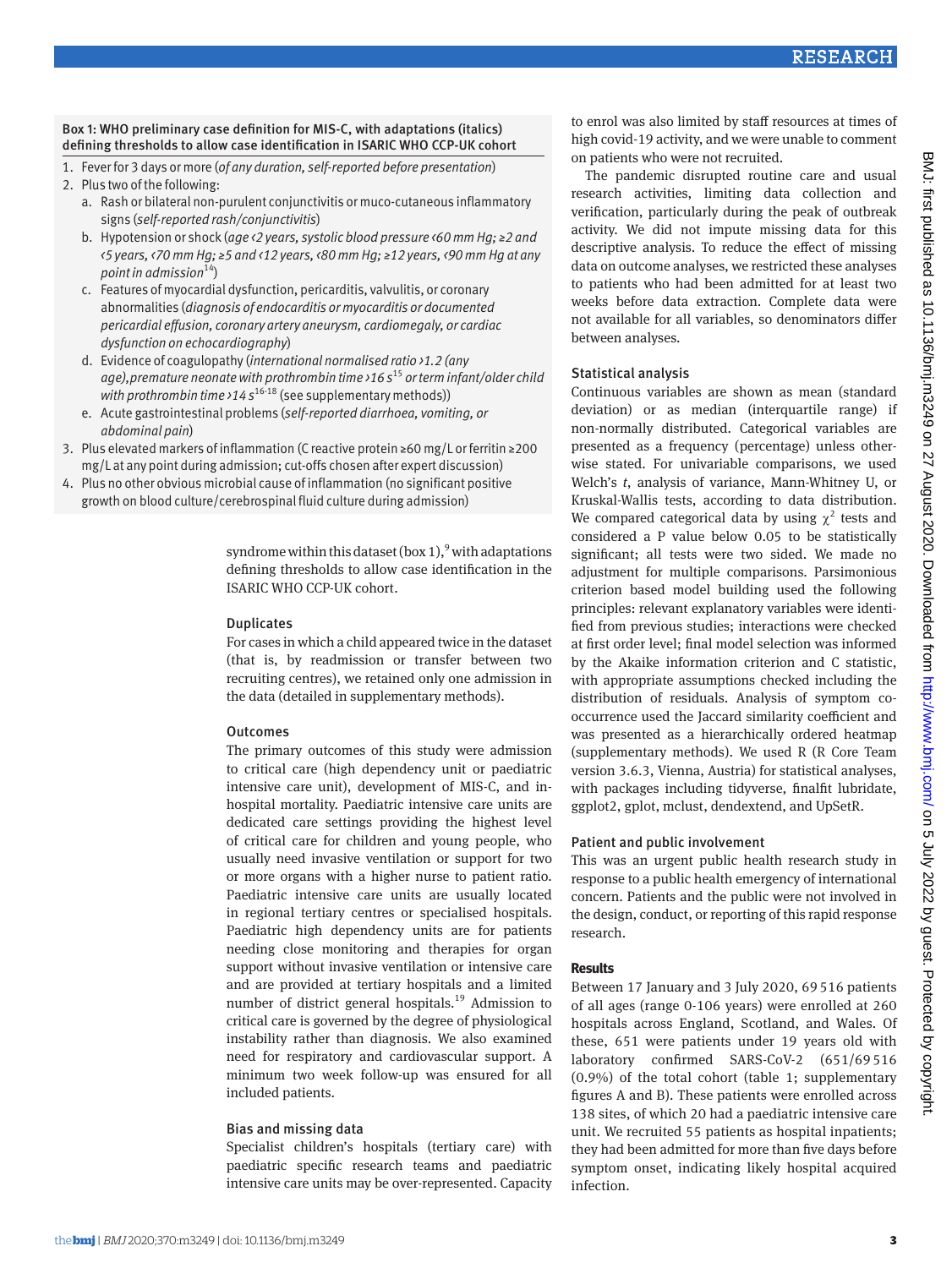Table 1 | Demographics across cohort of patients under 19 years with laboratory confirmation of SARS -CoV-2. Values are numbers (percentages) unless stated otherwise

| Variable                                                   | Patients (n=651) |
|------------------------------------------------------------|------------------|
| Median (interquartile range) age, years                    | $4.6(0.3-13.7)$  |
| Age group:                                                 |                  |
| <1 month                                                   | 53(8.1)          |
| 1 month to <1 year                                         | 172 (26.4)       |
| 1-4 years                                                  | 108 (16.6)       |
| 5-9 years                                                  | 92 (14.1)        |
| $10-14$ years                                              | 94 (14.4)        |
| 15-19 years                                                | 132 (20.3)       |
| Sex at birth:                                              |                  |
| Male                                                       | 367 (56.4)       |
| Female                                                     | 283 (43.5)       |
| Missing                                                    | 1(0.2)           |
| Ethnicity:                                                 |                  |
| White                                                      | 330 (50.7)       |
| Black                                                      | 56 (8.6)         |
| South Asian                                                | 67 (10.3)        |
| Other                                                      | 123 (18.9)       |
| Missing                                                    | 75 (11.5)        |
| Admitted >5 days before symptom onset:                     |                  |
| No                                                         | 538 (82.6)       |
| Yes                                                        | 55 (8.4)         |
| Missing                                                    | 58 (8.9)         |
| Any comorbidity:                                           |                  |
| No/unknown                                                 | 375 (57.6)       |
| Yes                                                        | 276 (42.4)       |
| Neurological comorbidity:                                  |                  |
| <b>No</b>                                                  | 549 (84.3)       |
| Yes                                                        | 65 (10.0)        |
| Missing                                                    | 37(5.7)          |
| Haematological, oncological, immunological comorbidity:    |                  |
| <b>No</b>                                                  | 567 (87.1)       |
| Yes                                                        | 48 (7.4)         |
| Missing                                                    | 36(5.5)          |
| Asthma:                                                    |                  |
| No                                                         | 570 (87.6)       |
| Yes                                                        | 45 (6.9)         |
| Missing                                                    | 36(5.5)          |
| Prematurity*:                                              |                  |
| No                                                         | 155 (23.8)       |
| Yes                                                        | 46(7.1)          |
| Missing                                                    | 450 (69.1)       |
| Immunosuppressant use before presentationt:                |                  |
| No                                                         | 546 (83.9)       |
| Yes                                                        | 53(8.1)          |
| Missing                                                    | 52(8.0)          |
| *Defined as birth before completion of 37 weeks' gestation |                  |

\*Defined as birth before completion of 37 weeks' gestation.

†Includes oral but not inhaled corticosteroids.

#### Age, sex, and ethnicity

The median age of the children was 4.6 (interquartile range 0.3-13.7) years, 35% (225/651) were under 12 months old, and 56% (367/650) were male (table 1). Ethnicity was recorded in 88% (576/651) of cases: 57% (330/576) were white, 12% (67/576) were South Asian, and 10% (56/576) were of black ethnicity. At least one comorbidity was reported in 42% (276/651) of cases.

#### Symptoms

The most common presenting symptoms were fever (70%; 431/617), cough (39%; 233/599), nausea/ vomiting (32%; 179/564), and shortness of breath (30%; 173/570) (fig 1). Fever and rhinorrhoea were less common with increasing age; however, nausea and

vomiting, abdominal pain, headache, and sore throat showed an increasing trend with age (supplementary figure D). A heatmap and dendrogram of presenting symptoms showed three distinct clusters of clinical phenotypes (fig 2). These comprised most commonly a discrete respiratory illness (green cluster) of cough, fever, shortness of breath, runny nose, lower chest wall indrawing, and wheeze, with clustering of both upper and lower respiratory symptoms together. Next was a cluster representing a systemic mucocutaneousenteric illness (purple cluster) of headache, myalgia, sore throat, vomiting, abdominal pain, diarrhoea, fatigue, rash, lymphadenopathy, and conjunctivitis. Finally, we observed a rarer neurological cluster of seizures and confusion (red cluster). The systemic mucocutaneous-enteric cluster includes the symptoms specified in the WHO preliminary case definition for MIS-C ("muco-cutaneous inflammation" and "acute gastrointestinal problems"), in addition to sore throat, myalgia, headache, and fatigue. The two main clusters "respiratory" and "systemic mucocutaneous-enteric" were not entirely dichotomous. Minor overlap occurred between a sub-cluster of "fever, cough, and shortness of breath" and a sub-cluster of "vomiting, abdominal pain, diarrhoea, fatigue, and rash" but very little overlap with "runny nose, wheeze, and lower chest wall indrawing."

## Comorbidities

The most common comorbidities were neurological (11%; 65/614), haematological/oncological/immuno logical (combined category as described in supplementary methods:  $8\frac{6}{3}$ ;  $48/615$ ), and asthma (7%; 45/615). Data on prematurity (defined as birth before completion of 37 weeks' gestation) were as usual routinely collected only for children aged under 1 year, and 23% (46/201) were premature (table 1, supplementary table A, and supplementary figure C).

The median PEWS at presentation was 3 (interquartile range 1.0-5.0), and median blood test results at presentation were mostly within normal ranges (supplementary tables B and C). Antibiotics were given to 69% (415/601) of children, and 6% (38/591) received antiviral drugs (30 received acyclovir, 7 received remdesivir, and 3 received chloroquine/ hydroxychloroquine, some in combination) (table 2).

#### Children needing critical care

Eighteen per cent (116/632) of children were admitted to critical care (intensive care unit or high dependency unit level care); 8% (47/597) received inotropic support, 9% (57/619) received non-invasive ventilation, and 9% (58/620) received invasive mechanical ventilation (table 2, table 3, and supplementary figure E). Black ethnicity was significantly associated with admission to critical care on multivariable analysis (odds ratio 2.82, 95% confidence interval 1.41 to 5.57; P=0.003) (table 4 and supplementary table D). On multivariable analysis, both age under 1 month (odds ratio 3.21, 1.36 to 7.66; P=0.008) and age between 10 and 14 years (3.23, 1.55 to 6.99; P=0.002) were associated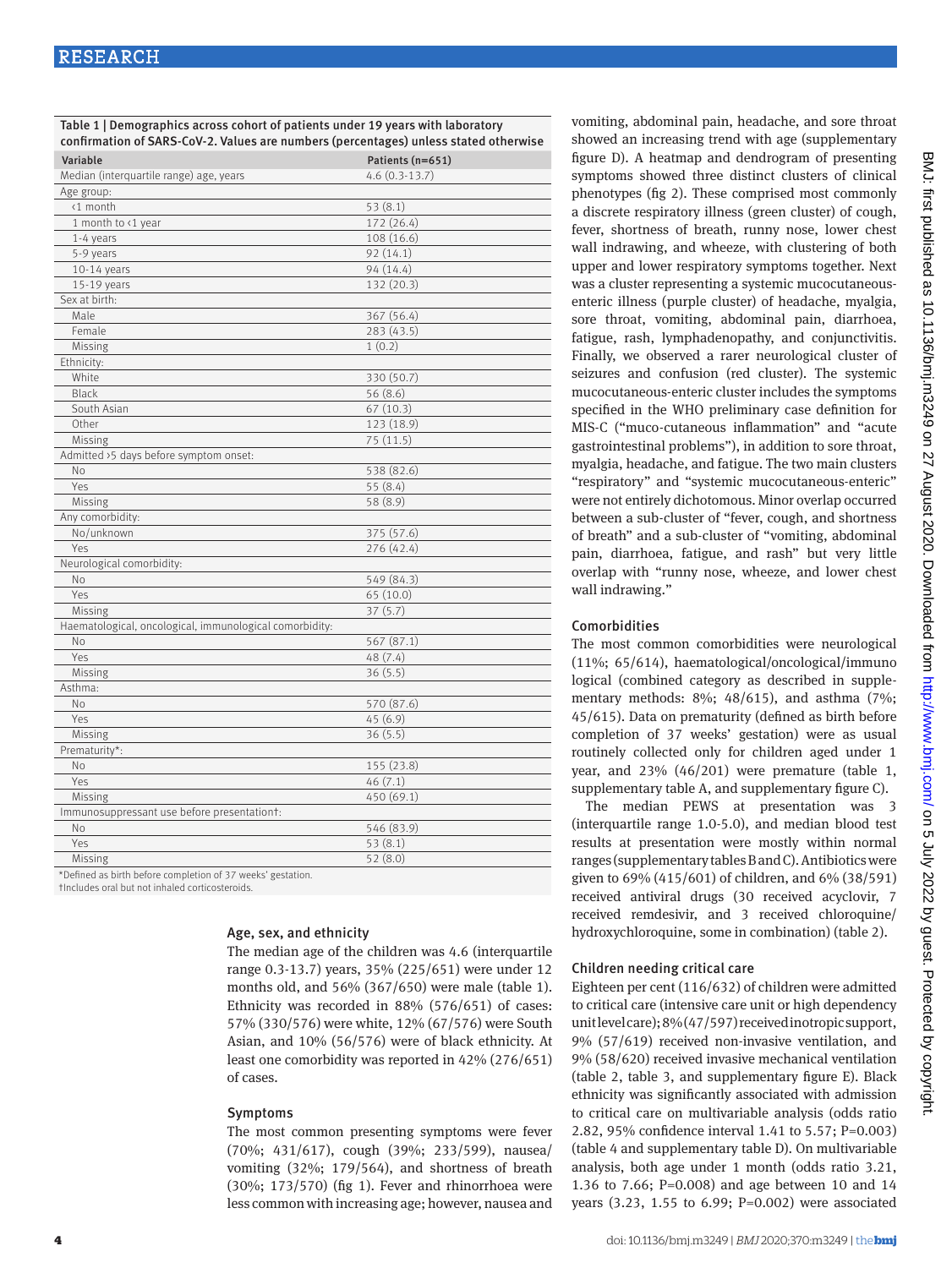

Fig 1 | Proportion of patients presenting with each symptom

with admission to critical care (reference age group 15-19 years), but we found no association with sex on either univariable or multivariable analysis (table 3, table 4, and supplementary table D).

On univariable analysis, children with comorbidities were more likely to be admitted to critical care than those without comorbidities (odds ratio 1.73, 1.15 to 2.60; P=0.008); however, this no longer reached significance in the multivariable model (odds ratio 1.42, 0.89 to 2.28; P=0.141). Comorbidities most commonly associated with critical care admission on univariable analysis were prematurity (50% (15/30) of critical care admissions *v* 18% (30/165) of standard care admissions; P=0.001), respiratory comorbidities (10% (12/115) *v* 4% (21/491); P=0.019), cardiac comorbidities (13/115 (11%) *v* 25/493 (5%); P=0.018), and obesity (6% (7/115) *v* 2% (10/487); P=0.028) (table 3 and supplementary table E). Children receiving critical care were more likely to have been admitted to hospital more than five days before their symptoms started (indicating likely hospital acquired infection) than those receiving ward level care (16% (18/110) *v* 8% (36/473); P=0.009). We found no association between previous immunosuppressant use and critical care admission (table 3).

Children admitted to critical care were more likely to have presented with diarrhoea, (38% (40/104) *v* 13% (58/448); P<0.001), conjunctivitis (16% (16/100) *v* 2% (10/412); P<0.001), and altered consciousness/ confusion (19% (19/99) *v* 6% (24/434); P<0.001) than those cared for on a standard ward (supplementary table F). They were objectively more unwell at presentation than those receiving standard ward care (median PEWS of 5 (2.0-7.0) *v* 2 (1.0-4.0); P<0.001) (supplementary table G). We also observed significant differences in haematological, biochemical, and radiological abnormalities between the two groups at presentation (supplementary table H). In particular, children admitted to critical care had a lower platelet count (median  $192.0 \times 10^9$ /L (interquartile range 133.0-280.5×10<sup>9</sup>/L) *v* 296.5×10<sup>9</sup>/L (229.0-383.5×10<sup>9</sup>/L); P<0.001), a higher neutrophil count  $(7.7\times10^9/L)$  (4.3-12.3×10<sup>9</sup>/L) *v* 4.6×10<sup>9</sup>/L (2.3-8.2×10<sup>9</sup>/L); P<0.001), and higher C reactive protein (64.5 (11.1-200.2) mg/L *v* 11.0 (3.0-54.5) mg/L; P<0.001) at presentation than those cared for on a standard ward. Children admitted to critical care were also more likely to have infiltrates on a chest radiograph (58% (47/81) *v* 32% (52/162); P<0.001).

We did a sub-analysis for critical care admission excluding any children who met the criteria for MIS-C. In this subgroup, the associations described above persisted, although obesity was no longer significantly associated with critical care admission (supplementary table I). In patients without MIS-C, prematurity and respiratory and cardiac comorbidities remained significantly associated with admission to critical care in addition to neurological (22% (17/77) *v* 10% (46/481); P=0.003), neurodisability (13% (9/71) *v* 5% (22/463); P=0.014), and gastrointestinal (9% (7/77) *v* 2% (11/480); P=0.007) comorbidities (supplementary table J), as is generally the case for children and young people most at risk of admission to critical care. After exclusion of children with MIS-C, conjunctivitis and diarrhoea were no longer significantly associated with critical care admission (supplementary table K); instead, shortness of breath (44% (31/71) *v* 28%  $(123/445)$ ; P=0.008) was associated with critical care admission. Total PEWS at presentation remained associated with critical care admission (supplementary table L). As expected, when cases of MIS-C were excluded, blood tests in patients admitted to critical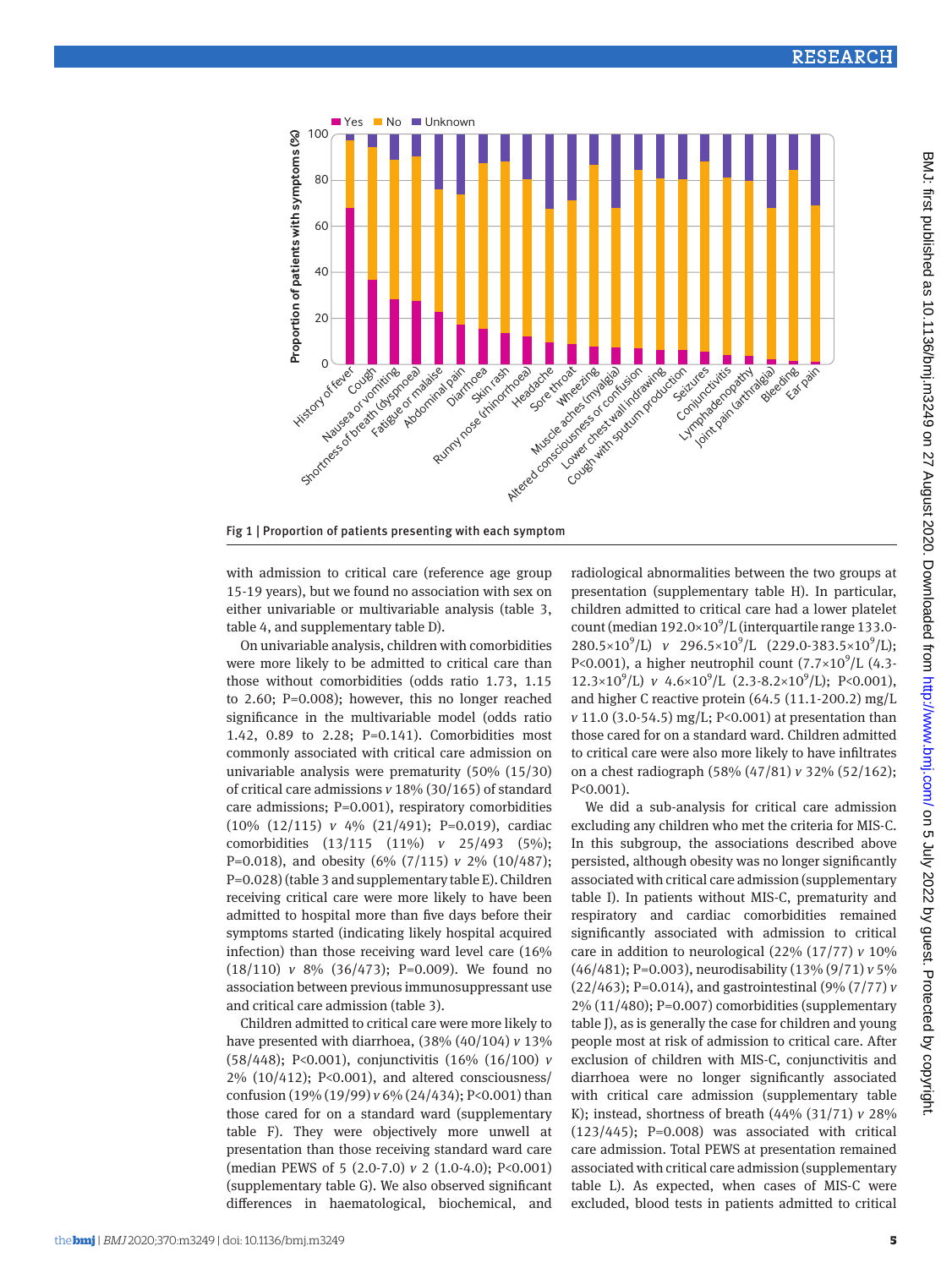

Fig 2 | Heatmap with dendrogram describing clusters (coloured) of co-occurring symptoms calculated using hierarchical clustering with Jaccard distance as metric and complete linkage. Heatmap shows pairwise Jaccard indices among 20 symptoms. Jaccard index is measure of similarity that calculates ratio of number of times two symptoms appear together in data and number of times either of them appears in data. Index varies between 0 and 1, with 0 implying that two symptoms never appear together (no co-occurrence) and 1 implying that two symptoms appear only together (co-occurrence only). Dendrogram describing clusters of symptoms in heatmap was calculated using hierarchical clustering with Jaccard distance as metric and complete linkage, where Jaccard distance is calculated by subtracting Jaccard index from 1. Lower chest=lower chest wall indrawing

care showed less of an inflammatory pattern compared with those cared for on a standard ward (median neutrophils  $6.2 \times 10^9$ /L  $(3.4 - 9.6 \times 10^9)$ /L) in critical care admissions versus  $4.5 \times 10^9$ /L (2.3-8.2×10<sup>9</sup>/L) in standard ward admissions (P=0.059) and median C reactive protein 21.4 (5.0-51.9) mg/L *v* 9.0 (3.0-46.9) mg/L (P=0.069)) (supplementary table M).

#### **Outcomes**

Outcome data were available for 627 children (table 2). Six (1%) children and young people died in hospital. Three were neonates (age <28 days) with severe comorbidities/illness—very premature, complex congenital cardiac anomaly, and bacterial sepsis. Three were aged 15-18 years, two of whom had profound neurodisability with pre-existing respiratory compromise; the other was immunosuppressed by chemotherapy for malignancy and had bacterial sepsis. Two children under 5 years old, both with life limiting, complex comorbidities, were discharged with planned palliative care and cause of death was not related to covid-19. Eighty nine per cent (557/627) of children and young people were discharged alive, and 10% (62/627) continued to receive care at the date of reporting (table 2).

## Patients meeting WHO preliminary case definition for MIS-C

Eleven per cent (52/456) of children met the WHO preliminary case definition for MIS-C (table 5 and supplementary figure  $F$ ).<sup>9</sup> The first patient identified developed symptoms in mid-March, when covid-19 cases were increasing nationally, followed by a small number of cases identified steadily throughout the surveillance period (fig 3). Geographically, the highest number of children with MIS-C came from areas with the largest covid-19 outbreaks—namely, the Midlands and Greater London (supplementary figure G).

Children who met the WHO preliminary definition for MIS-C were significantly older than those who did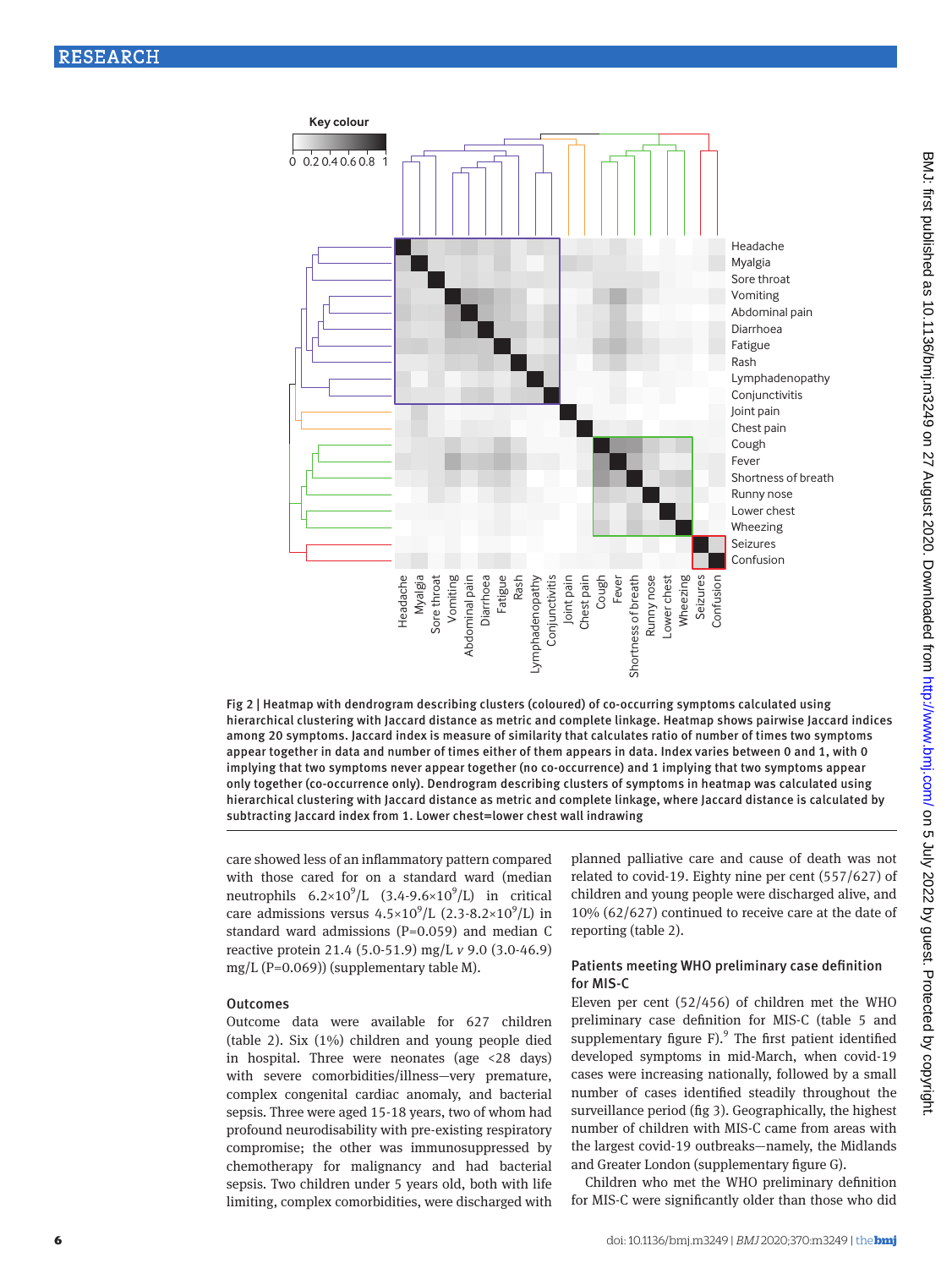| Table 2   Treatments received and outcomes. Values are numbers (percentages) |                  |  |  |  |
|------------------------------------------------------------------------------|------------------|--|--|--|
| <b>Treatment</b>                                                             | Patients (n=651) |  |  |  |
| Antibiotic:                                                                  |                  |  |  |  |
| No                                                                           | 186 (28.6)       |  |  |  |
| Yes                                                                          | 415 (63.7)       |  |  |  |
| Missing                                                                      | 50(7.7)          |  |  |  |
| Intravenous steroid:                                                         |                  |  |  |  |
| No                                                                           | 503 (77.3)       |  |  |  |
| Yes                                                                          | 47(7.2)          |  |  |  |
| Missing                                                                      | 101(15.5)        |  |  |  |
| Oral steroid:                                                                |                  |  |  |  |
| No                                                                           | 503 (77.3)       |  |  |  |
| Yes                                                                          | 30(4.6)          |  |  |  |
| Missing                                                                      | 118 (18.1)       |  |  |  |
| Antiviral drug:                                                              |                  |  |  |  |
| No                                                                           | 553 (84.9)       |  |  |  |
| Yes                                                                          | 38(5.8)          |  |  |  |
| Missing                                                                      | 60(9.2)          |  |  |  |
| Supplementary oxygen:                                                        |                  |  |  |  |
| No                                                                           | 455 (69.9)       |  |  |  |
| Yes                                                                          | 172 (26.4)       |  |  |  |
| Missing                                                                      | 24(3.7)          |  |  |  |
| High flow nasal cannula oxygen:                                              |                  |  |  |  |
| No                                                                           | 536 (82.3)       |  |  |  |
| Yes                                                                          | 76 (11.7)        |  |  |  |
| Missing                                                                      | 39(6.0)          |  |  |  |
| Non-invasive ventilation:                                                    |                  |  |  |  |
| No                                                                           | 562 (86.3)       |  |  |  |
| Yes                                                                          | 57 (8.8)         |  |  |  |
| Missing                                                                      | 32 (4.9)         |  |  |  |
| Invasive ventilation:                                                        |                  |  |  |  |
| No                                                                           | 562 (86.3)       |  |  |  |
| Yes                                                                          | 58 (8.9)         |  |  |  |
| Missing                                                                      | 31(4.8)          |  |  |  |
| Inotropic support:                                                           |                  |  |  |  |
| No                                                                           | 550 (84.5)       |  |  |  |
| Yes                                                                          | 47 (7.2)         |  |  |  |
| Missing                                                                      | 54 (8.3)         |  |  |  |
| Nursed prone:                                                                |                  |  |  |  |
| No                                                                           | 574 (88.2)       |  |  |  |
| Yes                                                                          | 15(2.3)          |  |  |  |
| Missing                                                                      | 62(9.5)          |  |  |  |
| Nitric oxide:                                                                |                  |  |  |  |
| No                                                                           | 583 (89.6)       |  |  |  |
| Yes                                                                          | 7(1.1)           |  |  |  |
| Missing                                                                      | 61(9.4)          |  |  |  |
| ECMO:                                                                        |                  |  |  |  |
| No                                                                           | 613 (94.2)       |  |  |  |
| Yes                                                                          | 2(0.3)           |  |  |  |
| Missing                                                                      | 36(5.5)          |  |  |  |
| Dialysis/haemofiltration:                                                    |                  |  |  |  |
| No                                                                           | 593 (91.1)       |  |  |  |
| Yes                                                                          | 5(0.8)           |  |  |  |
| Missing                                                                      | 53(8.1)          |  |  |  |
| ICU/HDU admission:                                                           |                  |  |  |  |
| No                                                                           | 516 (79.3)       |  |  |  |
| Yes                                                                          | 116 (17.8)       |  |  |  |
| Missing                                                                      | 19(2.9)          |  |  |  |
| Outcome                                                                      |                  |  |  |  |
| Died                                                                         | 6(0.9)           |  |  |  |
| Discharged alive                                                             | 557 (85.6)       |  |  |  |
| Ongoing care                                                                 | 62(9.5)          |  |  |  |
| Palliative discharge                                                         | 2(0.3)           |  |  |  |
| Missing                                                                      | 24(3.7)          |  |  |  |

ECMO=extracorporeal membrane oxygenation; HDU=high dependency unit; ICU=intensive care unit.

not (median age 10.7 (8.3-14.1) *v* 1.6 (0.2-12.9) years; P<0.001) and were significantly more likely to be of non-white ethnicity (64% (29/45) *v* 42% (148/355); P=0.004) (table 5). MIS-C was associated with obesity (10% (5/51) *v* 2% (6/385); P=0.005) but not with any other comorbidity (supplementary table N). No children with MIS-C were admitted more than five days before symptom onset (table 5). In addition to the WHO preliminary case definition features (fever, rash, conjunctivitis, and gastrointestinal symptoms), the children with MIS-C were also more likely to present with fatigue (51% (24/47) *v* 28% (86/302); P=0.004), headache (34% (16/47) *v* 10% (26/263); P<0.001), myalgia (34% (15/44) *v* 8% (21/270); P<0.001), sore throat (30% (14/47) *v* (12% (34/284); P=0.003), and lymphadenopathy (20% (9/46) *v* 3% (10/318); P<0.001) than were children who did not meet MIS-C criteria (supplementary table O). Children with MIS-C also had a higher PEWS at presentation (median 5.0 (2.8-6.2) *v* 3.0 (1.0-5.0); P<0.001) and were more likely to have reduced consciousness (25% (13/51) *v* 9% (33/350); P=0.001) than those who did not meet the criteria (supplementary table P and supplementary figure H).

Children with MIS-C were five times more likely than others to be admitted to critical care (73% (38/52) *v* 15% (62/404); P<0.001) (table 5). They were more likely to receive intravenous corticosteroids (55% (24/44) *v* 6% (20/353); P<0.001), non-invasive (35% (18/52) *v* 8% (31/397); P<0.001) and invasive ventilation (27% (14/52) *v* 9% (36/397); P=0.001), and inotropic support (51% (25/49) *v* 5% (18/380); P=0.001) (table 5). Sixty five per cent (28/43) of patients with MIS-C received intravenous immunoglobulins, and 17% (7/42) received immunomodulatory therapy (three received anakinra, one tocilizumab, one adalimumab, one infliximab, and one unspecified) (supplementary table R). Fifty seven per cent (21/37) of MIS-C cases had one or more documented cardiac complications. Of these, 10 had impaired cardiac function on echocardiogram, nine had a pericardial effusion, three had electrocardiographic changes (heart block, junctional rhythm and T wave inversion, borderline ST elevation and changes of pericarditis), three had coronary artery dilatation, two had coronary artery aneurysm, two had myocarditis and two had valvular regurgitation. No deaths occurred in the MIS-C group.

Review of laboratory investigations found that children who met the criteria for MIS-C were more likely to have a platelet count of less than  $150\times10^9$ /L than those who did not (32% (16/50) *v* 11% (38/348); P<0.001) (supplementary table Q). Children who met the MIS-C criteria also had lower lymphocyte counts (median  $0.9\times10^{9}/L$  (0.7-1.7×10<sup>9</sup>/L) *v* 2.2×10<sup>9</sup>/L (1.3-3.8×10 $^9$ /L); P<0.001) but higher neutrophil counts  $(8.3\times10^{9}/L)(5.9-12.4\times10^{9}/L)$  *v*  $4.6\times10^{9}/L$   $(2.3-8.6\times10^{9}/L)$ 10<sup>9</sup>/L); P<0.001) and higher creatinine (55.0 (35.8-82.5) μmol/L *v* 30.0 (20.0-51.8) μmol/L; P<0.001) than those without (supplementary table Q).

Of the 52 patients with MIS-C, 56% (28/50) were polymerase chain reaction positive for SARS-CoV-2 (acute infection), 44% (22/50) were SARS-CoV-2 antibody positive (post-acute), and two were confirmed but the method was not specified. (supplementary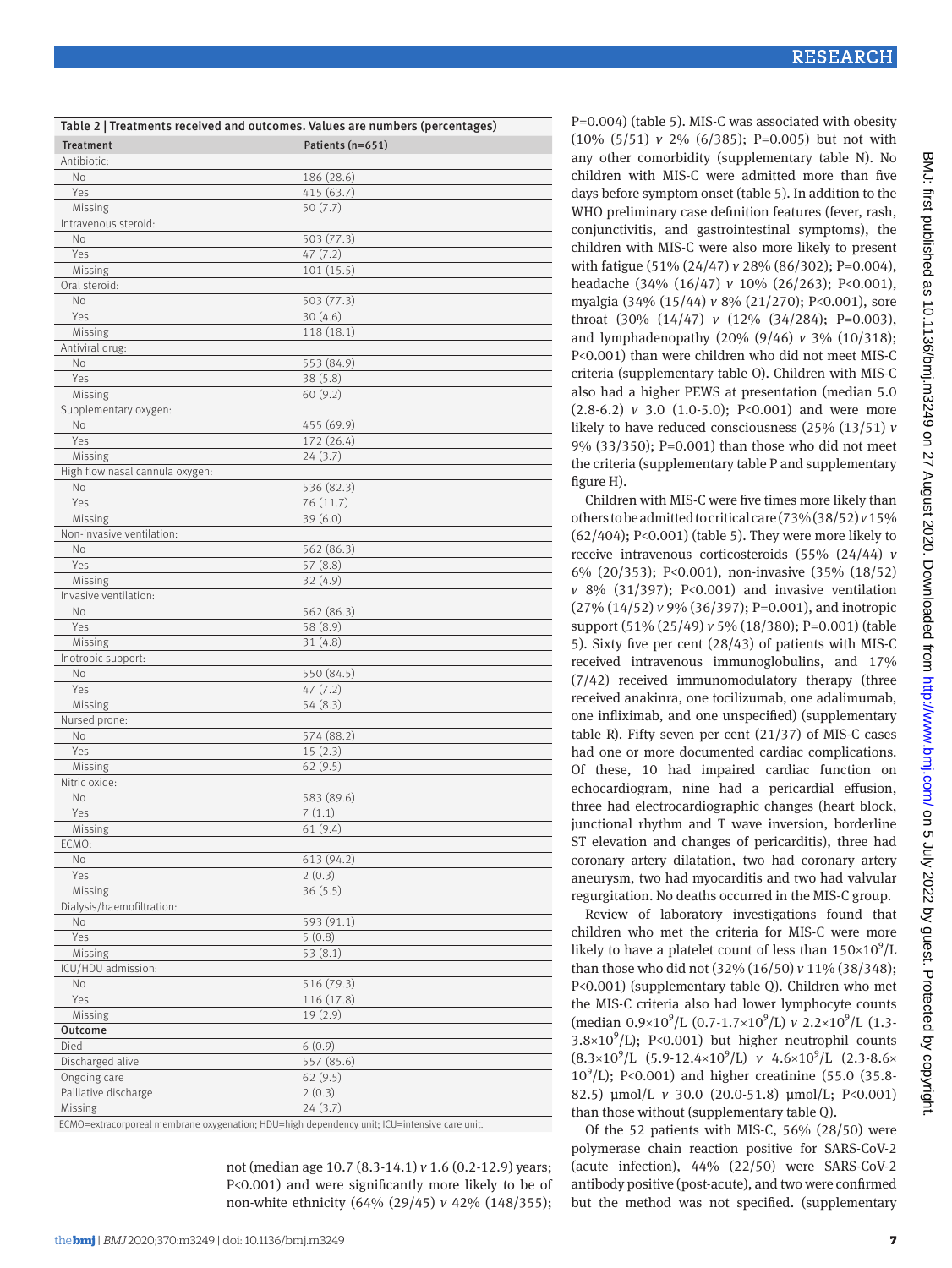| Variable                                    | <b>Standard ward admission</b><br>$(n=516; 81.6%)$ | Critical care admission<br>$(n=116; 18.4\%)$ | P value* |
|---------------------------------------------|----------------------------------------------------|----------------------------------------------|----------|
| Median (interquartile range) age, years     | $3.7(0.3-13.8)$                                    | $8.9(0.4-13.5)$                              | 0.29     |
| Neonate (<1 month):                         |                                                    |                                              | 0.007    |
| <b>No</b>                                   | 482 (93.4)                                         | 99 (85.3)                                    |          |
| Yes                                         | 34(6.6)                                            | 17(14.7)                                     |          |
| Age group, years:                           |                                                    |                                              | 0.001    |
| $\langle 1$                                 | 186 (36.0)                                         | 31(26.7)                                     |          |
| $1 - 4$                                     | 90 (17.4)                                          | 15 (12.9)                                    |          |
| $5 - 9$                                     | 73(14.1)                                           | 18 (15.5)                                    |          |
| $10 - 14$                                   | 58 (11.2)                                          | 33 (28.4)                                    |          |
| $15 - 19$                                   | 109(21.1)                                          | 19(16.4)                                     |          |
| Sex at birth:                               |                                                    |                                              | 0.300    |
| Male                                        | 286 (55.4)                                         | 71(61.2)                                     |          |
| Female                                      | 229 (44.4)                                         | 45 (38.8)                                    |          |
| Missing                                     | 1(0.2)                                             | 0(0.0)                                       |          |
| Ethnicity:                                  |                                                    |                                              | 0.001    |
| White                                       | 282 (54.7)                                         | 41 (35.3)                                    |          |
| Black                                       | 36(7.0)                                            | 19 (16.4)                                    |          |
| South Asian                                 | 49(9.5)                                            | 13(11.2)                                     |          |
| Other                                       | 92 (17.8)                                          | 26(22.4)                                     |          |
| Missing                                     | 57(11.0)                                           | 17(14.7)                                     |          |
| Admitted >5 days before symptom onset:      |                                                    |                                              | 0.009    |
| <b>No</b>                                   | 437 (84.7)                                         | 92 (79.3)                                    |          |
| Yes                                         | 36(7.0)                                            | 18(15.5)                                     |          |
| Missing                                     | 43(8.3)                                            | 6(5.2)                                       |          |
| Any comorbidity:                            |                                                    |                                              | 0.009    |
| No/unknown                                  | 306 (59.3)                                         | 53 (45.7)                                    |          |
| Yes                                         | 210 (40.7)                                         | 63 (54.3)                                    |          |
| Prematurityt:                               |                                                    |                                              | 0.001    |
| No                                          | 135 (26.2)                                         | 15 (12.9)                                    |          |
| Yes                                         | 30(5.8)                                            | 15 (12.9)                                    |          |
| Missing                                     | 351 (68.0)                                         | 86(74.1)                                     |          |
| Respiratory comorbidity:                    |                                                    |                                              | 0.019    |
| <b>No</b>                                   | 470 (91.1)                                         | 103 (88.8)                                   |          |
| Yes                                         | 21(4.1)                                            | 12(10.3)                                     |          |
| Missing                                     | 25(4.8)                                            | 1(0.9)                                       |          |
| Cardiac comorbidity:                        |                                                    |                                              | 0.018    |
| <b>No</b>                                   | 468 (90.7)                                         | 102 (87.9)                                   |          |
| Yes                                         | 25(4.8)                                            | 13(11.2)                                     |          |
| Missing                                     | 23(4.5)                                            | 1(0.9)                                       |          |
| Obesity:                                    |                                                    |                                              | 0.028    |
| No                                          | 477 (92.4)                                         | 108 (93.1)                                   |          |
| Yes                                         | 10(1.9)                                            | 7(6.0)                                       |          |
| Missing                                     | 29(5.6)                                            | 1(0.9)                                       |          |
| Immunosuppressant use before presentation#: |                                                    |                                              | 1.00     |
| No                                          | 443 (85.9)                                         | 101(87.1)                                    |          |
| Yes                                         | 43(8.3)                                            | 10(8.6)                                      |          |
| Missing                                     | 30(5.8)                                            | 5(4.3)                                       |          |

#### Table 3 | Demographics stratified by admission to critical care. Values are numbers (percentages) unless stated otherwise

\*Categorical variables analysed using Fisher's exact test and continuous variables by Kruskal-Wallis test.

†Defined as birth before completion of 37 weeks' gestation.

‡Includes oral but not inhaled corticosteroids.

table R). Patients with MIS-C who were antibody positive were younger (median age 10.0 (7.7-13.2) years *v* 12.4 (8.9-15.3) years; P=0.057) and more likely to be of non-white ethnicity (90% (19/21) *v* 45%  $(10/22)$ ; P=0.003) than those who were polymerase chain reaction positive. Although obesity had been associated with MIS-C (table 5), when analysed by SARS-CoV-2 detection method this feature seemed to be driven by those with MIS-C who were polymerase chain reaction positive, as none of the antibody positive patients were obese (19% (5/27) *v* 0% (0/22); P=0.056) (supplementary table S).

On comparing presenting symptoms, we found that conjunctivitis (71% (15/21) *v* 16% (4/25); P<0.001) and abdominal pain (95% (20/21) *v* 44% (12/27); P<0.001) were more common in patients who were in the antibody positive group, whereas those in the acute phase of infection and positive by polymerase chain reaction were more likely to present with shortness of breath (52% (14/27) *v* 14% (3/21); P=0.014) (supplementary table T).

Although PEWS was similar between the groups, children who were polymerase chain reaction positive were more likely to have a need for oxygen at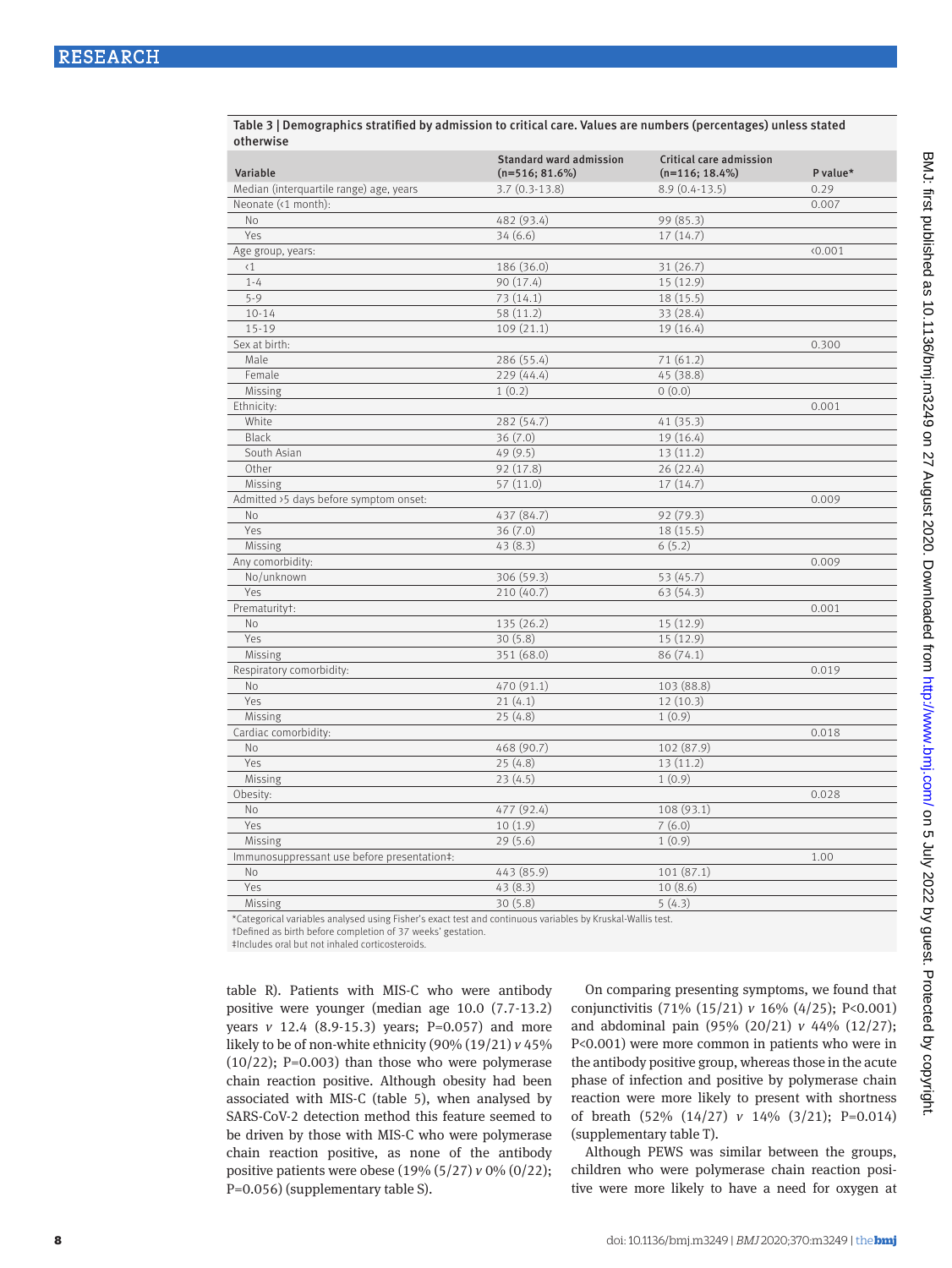presentation (40% (10/25) *v* 14% (3/22); P=0.056) (supplementary table U). Blood results at presentation were similar between the two groups, with the exception of prothrombin time, which was longer in the group who were polymerase chain reaction positive (median 14.8 (13.4-15.8) sec *v* 11.6 (11.0-12.0) sec; P=0.013) (supplementary table V).

Treatments received also differed between the two groups, with patients who were antibody positive being more likely to receive intravenous steroids (84% (16/19) *v* 35% (8/23); P=0.002) and intravenous immunoglobulin (86% (19/22) *v* 43% (9/21); P=0.004) than those who were polymerase chain reaction positive (supplementary table R). The need for critical care or respiratory or cardiovascular support did not differ between the two groups. Although cardiac complications were seen in both groups, they were more frequent in patients with MIS-C who were antibody positive (75% (15/20) *v* 35% (6/17); P=0.022) (supplementary table R).

#### **Discussion**

Six hundred and fifty one children and young people aged under 19 years with laboratory confirmed SARS-CoV-2 were recruited to the ISARIC WHO CCP-UK study between 17 January and 3 July 2020, accounting for 0.9% of all patients in the whole cohort at that time. The median age of children with covid-19 was 4.6 (interquartile range 0.3–13.7) years. The cohort was predominantly male (56%) and of white ethnicity (57%), with most (58%) children having no known comorbidities. The most common presenting symptoms were fever, cough, shortness of breath, nausea, and vomiting, and a systemic mucocutaneous-enteric cluster of symptoms was seen. Eighteen per cent of children admitted to hospital needed critical care. Critical care admission was associated with age younger than 1 month, age 10-14 years, and black ethnicity. The all cause in-hospital case fatality rate for children and young people was strikingly low at 1% (6/627), compared with 27% (18 803/69 516) in the whole cohort of all ages (0-106 years) over the same time period. In this paediatric cohort, 11% of children and young people met the WHO preliminary criteria for MIS-C, which was associated with older age, non-white ethnicity, and admission to critical care. MIS-C cases were first identified in mid-March when cases of covid-19 began to rise in the UK. In addition to the clinical criteria provide by  $WHO<sup>9</sup>$  we found that children with MIS-C were more likely to present with fatigue, headache, myalgia, sore throat, and lymphadenopathy, as well as a lower platelet count than children with SARS-CoV-2 who did not meet the MIS-C criteria.

Children who had been admitted to hospital for more than five days before symptom onset were also more likely to be admitted to critical care. By definition, this group includes children with comorbidity, which was associated with critical care admission. SARS-CoV-2 nosocomial infections in children are not well reported, and this area warrants closer scrutiny, ideally with the use of viral sequence data.

This study identified children meeting the criteria for MIS-C in both the acute phase of infection (polymerase chain reaction positive) and post-acute or convalescent phase of infection (antibody positive) groups. Although the two groups shared many similarities, important differences included the post-acute group being more strongly associated with non-white ethnicity and muco-enteric symptom presentation (abdominal pain and conjunctivitis), whereas the acute group presented more commonly with respiratory symptoms. Cardiac complications occurred across both groups but were more common in the post-acute patients, who were also more likely to receive intravenous steroids and immunoglobulins.

|                    | ble 4   Factors associated with admission to critical care unit. Values are numbers (percentages) unless stated otherwise |                                              |                              |                              |  |
|--------------------|---------------------------------------------------------------------------------------------------------------------------|----------------------------------------------|------------------------------|------------------------------|--|
| ıriable            | Standard ward admission                                                                                                   | Critical care admission<br>$(n=116; 18.4\%)$ | Odds ratio (95% CI)          |                              |  |
|                    | $(n=516; 81.6%)$                                                                                                          |                                              | <b>Univariable</b>           | <b>Multivariable</b>         |  |
| x at birth:        |                                                                                                                           |                                              |                              |                              |  |
| Male               | 286 (80.1)                                                                                                                | 71 (19.9)                                    |                              |                              |  |
| Female             | 229(83.6)                                                                                                                 | 45(16.4)                                     | 0.79 (0.52 to 1.19); P=0.266 | 0.82 (0.51 to 1.31); P=0.405 |  |
| e group:           |                                                                                                                           |                                              |                              |                              |  |
| 15-19 years        | 109 (85.2)                                                                                                                | 19(14.8)                                     | $\sim$                       |                              |  |
| <1 month           | 34 (66.7)                                                                                                                 | 17(33.3)                                     | 2.87 (1.34 to 6.16); P=0.007 | 3.21 (1.36 to 7.66); P=0.008 |  |
| 1 month to <1 year | 152 (91.6)                                                                                                                | 14(8.4)                                      | 0.53 (0.25 to 1.09); P=0.088 | 0.53 (0.22 to 1.25); P=0.151 |  |
| 1-4 years          | 89 (85.6)                                                                                                                 | 15(14.4)                                     | 0.97 (0.46 to 2.01); P=0.928 | 1.28 (0.57 to 2.89); P=0.545 |  |
| 5-9 years          | 73 (80.2)                                                                                                                 | 18 (19.8)                                    | 1.41 (0.69 to 2.89); P=0.338 | 1.33 (0.58 to 3.05); P=0.493 |  |
| 10-14 years        | 58 (63.7)                                                                                                                 | 33(36.3)                                     | 3.26 (1.72 to 6.33); P<0.001 | 3.23 (1.55 to 6.99); P=0.002 |  |
| nnicity:           |                                                                                                                           |                                              |                              |                              |  |
| White              | 281 (87.3)                                                                                                                | 41(12.7)                                     |                              |                              |  |
| <b>Black</b>       | 36(65.5)                                                                                                                  | 19(34.5)                                     | 3.62 (1.88 to 6.86); P<0.001 | 2.82 (1.41 to 5.57); P=0.003 |  |
| South Asian        | 49 (79.0)                                                                                                                 | 13(21.0)                                     | 1.82 (0.88 to 3.56); P=0.091 | 1.86 (0.87 to 3.77); P=0.094 |  |
| Other              | 92(78.0)                                                                                                                  | 26(22.0)                                     | 1.94 (1.11 to 3.32); P=0.017 | 1.91 (1.07 to 3.34); P=0.025 |  |
| y comorbidity:     |                                                                                                                           |                                              |                              |                              |  |
| No/unknown         | 305(85.2)                                                                                                                 | 53 (14.8)                                    |                              |                              |  |
| Yes                | 210(76.9)                                                                                                                 | 63(23.1)                                     | 1.73 (1.15 to 2.60); P=0.008 | 1.42 (0.89 to 2.28); P=0.141 |  |

Table 4 | Factors associated

Variable

Sex at birth:

Age group:

Ethnicity:

Any comorbidity:

Univariable and multivariable logisti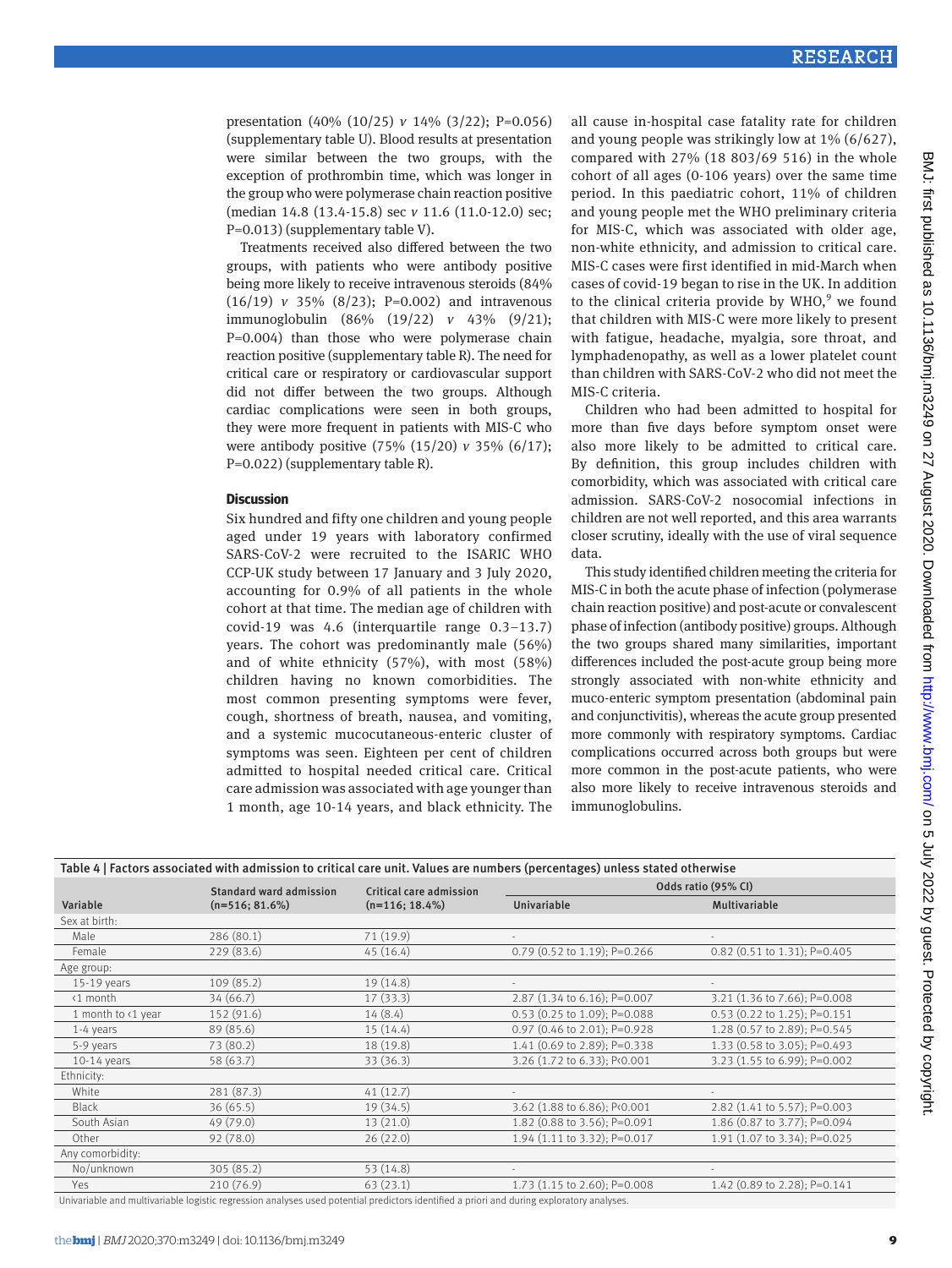Table 5 | Demographics at presentation and therapies administered stratified by multisystem inflammatory syndrome in children and adolescents (MIS-C) status. Values are numbers (percentage) unless stated otherwise

| Variable                                    | Did not meet MIS-C criteria<br>$(n=404; 88.6%)$ | Met MIS-C criteria<br>$(n=52; 11.4\%)$ | P value* |
|---------------------------------------------|-------------------------------------------------|----------------------------------------|----------|
| Median (interquartile range) age, years     | $1.6$ (0.2 to 12.9)                             | 10.7 (8.3 to 14.1)                     | (0.001)  |
| Age group, years:                           |                                                 |                                        | (0.001)  |
| $\langle 1$                                 | 164 (40.6)                                      | 1(1.9)                                 |          |
| $1 - 4$                                     | 70 (17.3)                                       | 4(7.7)                                 |          |
| $5 - 9$                                     | 43 (10.6)                                       | 16 (30.8)                              |          |
| $10 - 14$                                   | 48 (11.9)                                       | 22(42.3)                               |          |
| $15 - 19$                                   | 79 (19.6)                                       | 9(17.3)                                |          |
| Sex at birth:                               |                                                 |                                        | 1.00     |
| Male                                        | 241 (59.7)                                      | 31(59.6)                               |          |
| Female                                      | 163 (40.3)                                      | 21(40.4)                               |          |
| Missing                                     | 0(0.0)                                          | 0(0.0)                                 |          |
| Ethnicity:                                  |                                                 |                                        | 0.004    |
| White                                       | 207 (51.2)                                      | 16 (30.8)                              |          |
| <b>Black</b>                                | 30(7.4)                                         | 9(17.3)                                |          |
| South Asian                                 | 44 (10.9)                                       | 4(7.7)                                 |          |
| Other                                       | 74 (18.3)                                       | 16 (30.8)                              |          |
| Missing<br>White ethnicity:                 | 49(12.1)                                        | 7(13.5)                                | 0.004    |
| No                                          | 148 (36.6)                                      | 29(55.8)                               |          |
| Yes                                         | 207(51.2)                                       | 16(30.8)                               |          |
| Missing                                     | 49(12.1)                                        | 7(13.5)                                |          |
| Any comorbidity:                            |                                                 |                                        | 0.052    |
| No/unknown                                  | 227 (56.2)                                      | 37(71.2)                               |          |
| Yes                                         | 177 (43.8)                                      | 15(28.8)                               |          |
| Obesity:                                    |                                                 |                                        | 0.005    |
| No                                          | 379 (93.8)                                      | 46 (88.5)                              |          |
| Yes                                         | 6(1.5)                                          | 5(9.6)                                 |          |
| Missing                                     | 19(4.7)                                         | 1(1.9)                                 |          |
| Immunosuppressant use before presentationt: |                                                 |                                        | 0.60     |
| No                                          | 348 (86.1)                                      | 48 (92.3)                              |          |
| Yes                                         | 35(8.7)                                         | 3(5.8)                                 |          |
| Missing                                     | 21(5.2)                                         | 1(1.9)                                 |          |
| Admitted >5 days before symptom onset:      |                                                 |                                        | 0.014    |
| No                                          | 345 (85.4)                                      | 52 (100.0)                             |          |
| Yes                                         | 35(8.7)                                         | 0(0.0)                                 |          |
| Missing                                     | 24(5.9)                                         | 0(0.0)                                 |          |
| Intravenous steroid:                        |                                                 |                                        | (0.001)  |
| No<br>Yes                                   | 333 (82.4)                                      | 20(38.5)                               |          |
| Missing                                     | 20(5.0)<br>51(12.6)                             | 24(46.2)<br>8(15.4)                    |          |
| High flow nasal cannula oxygen:             |                                                 |                                        | (0.001)  |
| No                                          | 343 (84.9)                                      | 29(55.8)                               |          |
| Yes                                         | 47(11.6)                                        | 23(44.2)                               |          |
| Missing                                     | 14(3.5)                                         | 0(0.0)                                 |          |
| Non-invasive ventilation:                   |                                                 |                                        | (0.001)  |
| No.                                         | 366 (90.6)                                      | 34(65.4)                               |          |
| Yes                                         | 31(7.7)                                         | 18 (34.6)                              |          |
| Missing                                     | 7(1.7)                                          | 0(0.0)                                 |          |
| Invasive ventilation:                       |                                                 |                                        | 0.001    |
| No                                          | 361 (89.4)                                      | 38(73.1)                               |          |
| Yes                                         | 36(8.9)                                         | 14 (26.9)                              |          |
| Missing                                     | 7(1.7)                                          | 0(0.0)                                 |          |
| Inotropic support:                          |                                                 |                                        | (0.001)  |
| No                                          | 362 (89.6)                                      | 24(46.2)                               |          |
| Yes                                         | 18(4.5)                                         | 25(48.1)                               |          |
| Missing                                     | 24(5.9)                                         | 3(5.8)                                 |          |
| ICU/HDU admission:                          |                                                 |                                        | (0.001)  |
| No<br>Yes                                   | 342 (84.7)<br>62(15.3)                          | 14 (26.9)<br>38 (73.1)                 |          |
| Missing                                     | 0(0.0)                                          | 0(0.0)                                 |          |
| Outcome:                                    |                                                 |                                        | 0.49     |
| Died                                        | 4(1.0)                                          | 0(0.0)                                 |          |
| Discharged alive                            | 353 (87.4)                                      | 43 (82.7)                              |          |
| Ongoing care                                | 37(9.2)                                         | 8(15.4)                                |          |
| Palliative discharge                        | 2(0.5)                                          | 0(0.0)                                 |          |
| Missing                                     | 8(2.0)                                          | 1(1.9)                                 |          |

HDU=high dependency unit; ICU=intensive care unit. \*Categorical variables analysed using Fisher's exact test and continuous variables by Kruskal-Wallis test. †Includes oral but not inhaled corticosteroids.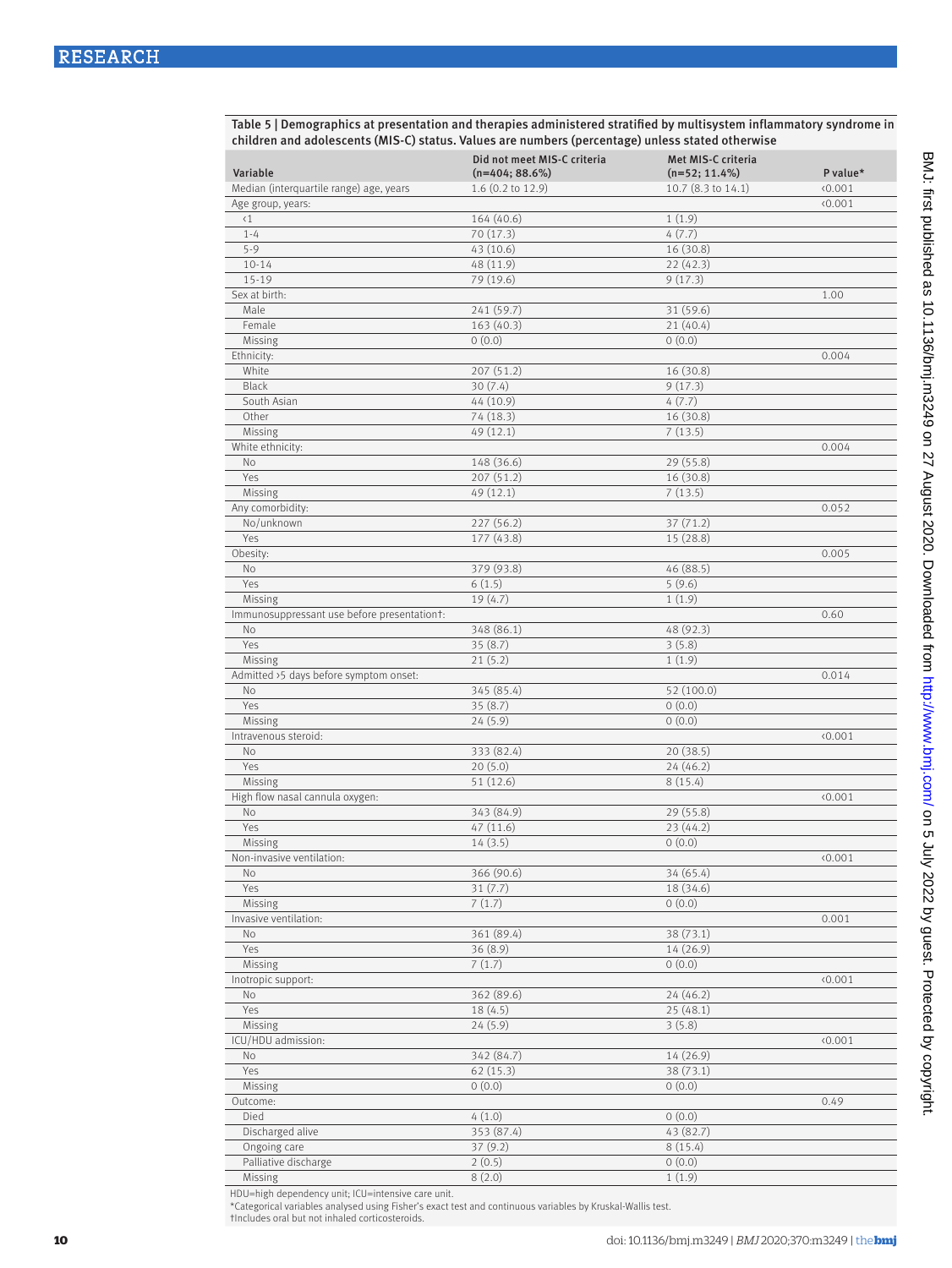

Fig 3 | Dates of symptom onset for paediatric cases of SARS -CoV-2 infection and cases meeting WHO preliminary criteria for multisystem inflammatory syndrome in children and adolescents (MIS-C) in ISARIC WHO CCP-UK cohort over time

#### Strengths and limitations of study

This study is unique in that data for patients with laboratory confirmed covid-19 were collected prospectively and throughout the admission. The ISARIC WHO CCP-UK study had previously been activated in 2016 and 2018 for cases of Middle East respiratory syndrome (MERS) and monkeypox, and so was prepared for the SARS-CoV-2 pandemic, allowing swift activation. Consequently, in addition to reporting the clinical characteristics, risk factors, and outcomes of covid-19 in children, this dataset provided a unique opportunity to objectively monitor the emergence and progression of a novel multisystem inflammatory syndrome in the UK, while minimising recall bias. The first patient meeting the criteria for MIS-C was identified on 20 March 2020, and the first published cases were reported on  $6$  May  $2020.^8$  Comparison with overall covid-19 cases confirms the sporadic occurrence of MIS-C throughout the first peak of the covid-19 pandemic in the UK. In contrast to previous reports, our analysis was limited to children admitted with laboratory confirmed SARS-CoV-2, which allowed us to clearly define the picture of covid-19 in children and reduce confounding by other potential causes.

The ISARIC WHO CCP-UK database was estimated to represent two thirds of hospital admissions for covid-19 across England, Wales, and Scotland at the time of extraction. It is therefore susceptible to selection bias, particularly as tertiary centres with critical care units and specialist children's hospitals are more likely to have dedicated research teams, potentially skewing the severity and age of the patients reported. The most common presenting symptoms in children in our study (fever, cough, and dyspnoea) reflect the original case definition for SARS-CoV-2 testing in the UK, suggesting that this paediatric cohort is likely to have been influenced by the testing criteria.

The PEWS is validated up to 16 years of age. $^{14}$  As ranges of clinical observations do not vary much between 16 and 18 year olds,<sup>20</sup> PEWS scoring was extended to all those under 19 years. To identify children and young people meeting the WHO criteria for MIS-C, data on C reactive protein and fever are needed. Decisions to measure C reactive protein and other parameters were at physicians' discretion. Children missing either of these variables were excluded from this analysis.

A limitation of this study is the use of a case record form that was agnostic to age and so not specifically tailored for paediatric data collection, particularly regarding comorbidities. Some of this information was available in free text, but these data were incomplete. By design, we were not able to differentiate between people whose symptoms were directly attributable to SARS-CoV-2 infection and those who had been admitted for other reasons and then found to be positive for the virus. The study relied primarily on polymerase chain reaction testing as evidence of SARS-CoV-2 infection, as diagnostic serology was not available at the start of the pandemic. This could have limited early recruitment of MIS-C cases. Finally, in order to share findings from this study promptly as an urgent public health research priority, these analyses were performed on a cohort with ongoing data collection and missing data, the proportion of which will decrease with time. This may affect our estimate of the incidence of MIS-C at 11% (52/456) among children and young people with proven SARS-CoV-2 infection, which is calculated on the 70% (456/651) who had data available for fever and C reactive protein, thus allowing WHO preliminary criteria to be applied. Children without features of MIS-C or sepsis are not likely to have their clotting and inflammatory markers measured, so reducing the pool of complete data and the denominator. We do not have data for children identified as infected with SARS-CoV-2 in the community who were not admitted to hospital, and we cannot yet report on sequelae of covid-19 in children after discharge.

#### Comparison with other studies

Children and young people aged under 19 years accounted for 0.9% (651/69516) of the ISARIC WHO CCP-UK cohort on 3 July 2020, which is broadly consistent with 2% reported in China and 1.7% in North America.<sup>1 2</sup> Our cohort of paediatric patients admitted to hospital had a median age of 4.6 years,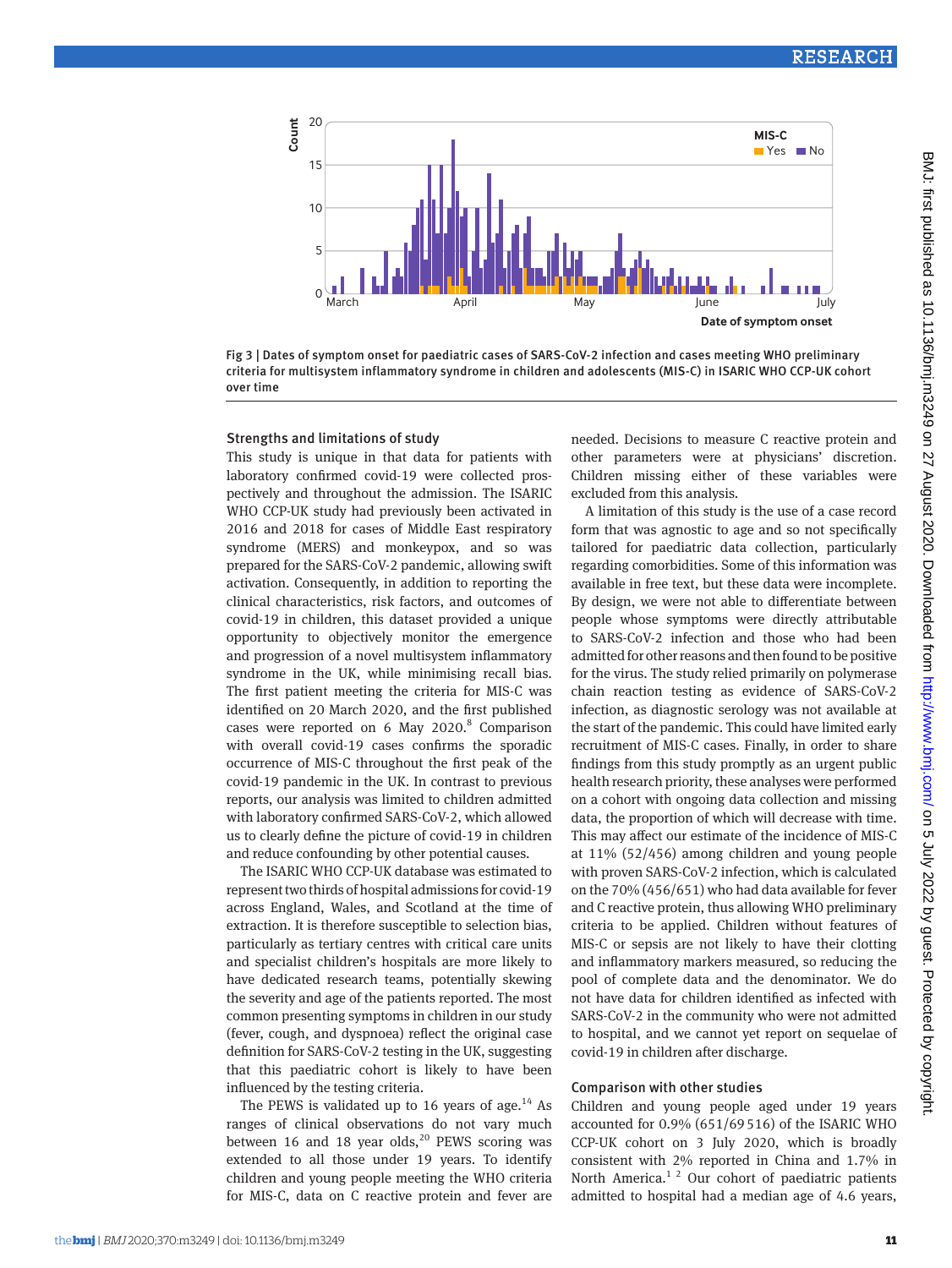which was similar to an Italian cohort  $(3.3 \text{ years}^{21})$ , but younger than Chinese  $(6-7 \text{ years}^5)$  and North American  $(11 \text{ years}^2)$  cohorts; however, these other cohorts were not limited to children admitted to hospital. Although respiratory presentations were most common, 35% of children also had gastrointestinal symptoms at presentation, which is higher than the 10-22% reported in other paediatric literature.<sup>2 21 22</sup> Gastrointestinal symptoms have also been prominent in children presenting with infection by MERS-CoV (28%) and severe acute respiratory syndrome coronavirus (SARS-CoV) (30%).<sup>23 24</sup> We also identified a distinct systemic mucocutaneous-enteric cluster of symptoms in the acute phase of SARS-CoV-2 infection, which shows overlap with the WHO preliminary case definition for MIS-C.

Children of black ethnicity were over-represented, comprising 10% of our paediatric cohort compared with a population representation of 4.7% of all children under 18 years across England and Wales and 1% in Scotland.<sup>25 26</sup> This finding may also be influenced by the ethnic composition of the population served by the sites recruiting to this study. Black ethnicity was also associated with increased odds of admission to critical care on multivariable analysis, consistent with reports for adult populations suggesting that South Asian and black ethnicities are disproportionately severely affected by SARS-CoV-2 infection.<sup>27-29</sup> Studies of paediatric covid-19 from other countries either have been from ethnically homogenous groups or have not reported ethnicity, making comparisons difficult.

The rate of admission to critical care in our cohort was 18%, compared with 10% reported in a North American cohort of children admitted to hospital and 13% in a multicentre cohort study across 25 European countries.<sup>2 22</sup> As previously noted, this rate may be elevated in our study owing to hospitals with dedicated paediatric research teams being more likely to provide paediatric critical care. The prevalence of comorbidities (54%) in children admitted to critical care in our cohort was also similar to that reported in the European multicentre study  $(52\%)$ <sup>22</sup> Obesity was associated with critical care admission in our paediatric cohort, in agreement with adult data from ISARIC WHO CCP-UK.<sup>13</sup> In England, 20% of children are obese by 11 years of age. $30$  Childhood obesity, however, is also influenced by deprivation, $30$  which we did not analyse in our study. Age under 1 month was associated with increased odds of critical care admission, in agreement with the European cohort. $^{22}$ Thirty five per cent of children in our study were under 1 year old, which may reflect a low threshold for admissions of infants by clinicians rather than severe concerns about their clinical condition. This may explain the predominance of younger children in our study. In addition, the association between age under 1 month and admission to critical care might be explained if these babies were already admitted to neonatal intensive care and undergoing regular SARS-CoV-2 screening.

Using adapted WHO criteria,<sup>9</sup> we identified 52 patients meeting the criteria for multisystem inflammatory syndrome. Initial UK reports described children admitted to hospital with circulatory shock and a hyperinflammatory state with features similar to toxic shock or Kawasaki disease.<sup>8</sup> Children fulfilling the case definition for MIS-C have been reported in multiple regions experiencing large outbreaks of covid-19, including England  $(UK)$ ,<sup>31</sup> Paris (France),<sup>11</sup> Bergamo (Italy),<sup>10</sup> and New York City (USA).<sup>32</sup> Ours is the first report, however, to identify cases and timelines by using a prospective national data collection strategy. MIS-C seems to be temporally associated with covid-19, but a causal relation remains to be established. Older age and non-white ethnicity were associated with MIS-C in our study, in agreement with a recent case series of 99 children with MIS-C from New York State (USA), where 63% were of non-white ethnicity and 69% were aged between 6 and 20 years. $32$  Children in our study with MIS-C were much more unwell than other children with covid-19, with 51% needing inotropic support, compared with 20% in the Italian cohort,  $10\,47\%$  in the French cohort,  $^{11}$  and 62% in the New York cohort.<sup>29</sup>

It is becoming apparent that MIS-C can present both in children with acute SARS-CoV-2 infection and in the post-acute or convalescent phase of infection. A large case series of 565 children with MIS-C across North America has been recently reported by the Centers for Disease Prevention and Control (CDC), which used latent class analysis to identify three classes of MIS-C. $33$  Class 1 predominantly comprises patients who were antibody positive and polymerase chain reaction negative for SARS-CoV-2, with multiple systems involved, a strong association with cardiac complications, and a greater likelihood of having received intravenous immunoglobin and corticosteroids. These class 1 patients resemble the post-acute group in our analysis. The CDC describes class 2 as children who were predominantly polymerase chain reaction positive with more respiratory involvement, and these resemble the acute group in our analysis.

We believe that the characterisation of SARS-CoV-2 illness in children into polymerase chain reaction positive versus serology positive as distinct entities is likely to be an oversimplification. Instead, our data suggest that clinical presentation varies at different time points in the course of SARS-CoV-2 infection and immune response.

Across the whole of our paediatric cohort, we identified a distinct cluster presenting with systemic mucocutaneous-enteric symptoms (rash, conjunctivitis, diarrhoea, vomiting, and abdominal pain) in addition to headache, myalgia, sore throat, fatigue, and lymphadenopathy, which overlapped closely with the WHO preliminary case definition.<sup>9</sup>

MIS-C can present in both the acute and convalescent phases of SARS-CoV-2 infection. The significant associations between MIS-C and fatigue, headache, myalgia, sore throat, and lymphadenopathy in our cohort may be useful in refining the case definition.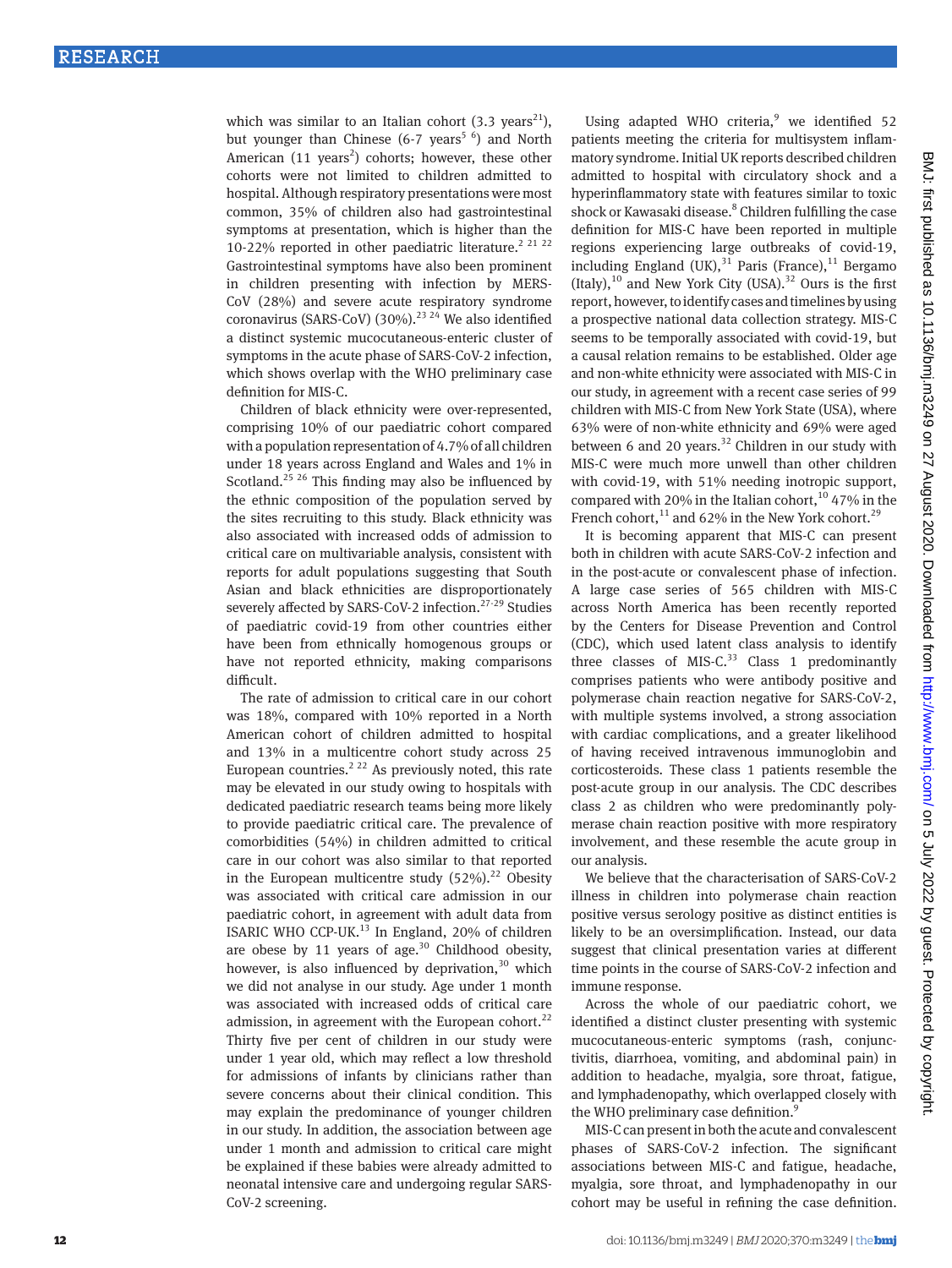In addition, the association of MIS-C with platelet count less than  $150\times10^9$ /L and low lymphocyte counts agrees with previous reports. $3132$  These important findings may assist in differentiating this syndrome from other illnesses, particularly Kawasaki disease in which platelet counts are typically elevated.

#### Conclusion and policy implications

Our data confirm less severe covid-19 in children and young people with SARS-CoV-2 infection than in adults. Admission to critical care was associated with age under 1 month, age 10-14 years, and black ethnicity. In agreement with previous reports, we found older age and non-white ethnicity to be associated with MIS-C.

We also report that patients with MIS-C who are antibody positive for SARS-CoV-2 are more likely to be of non-white ethnicity, have mucocutaneousenteric symptoms and cardiac complications, and have received intravenous immunoglobulins and corticosteroids than those who are in the acute phase of infection (polymerase chain reaction positive).

We have identified a systemic mucocutaneousenteric symptom cluster across the whole cohort. In addition, we have provided evidence for refining the WHO case definition for MIS-C, including an association with low platelet count, fatigue, headache, myalgia, sore throat, and lymphadenopathy.

#### **AUTHOR AFFILIATIONS**

<sup>1</sup>Department of Child Life and Health, University of Edinburgh, Edinburgh, UK

<sup>2</sup> Royal Hospital for Sick Children, Paediatric Infectious Diseases, Edinburgh, UK

<sup>3</sup>Women's and Children's Health, Institute of Translational Medicine, Faculty of Health and Life Sciences, University of Liverpool, Liverpool, UK

4 Respiratory Medicine, Alder Hey Children's NHS Foundation Trust, Liverpool L12 2AP, UK

5 Institute of Infection, Veterinary and Ecological Sciences, Faculty of Health and Life Sciences, University of Liverpool, Liverpool, UK

6 Infectious diseases Unit, Royal Liverpool University Hospital, Liverpool, UK

<sup>7</sup> Paediatric Infectious Diseases, Royal Hospital for Children, Glasgow, UK

8 Centre for Medical Informatics, Usher Institute, University of Edinburgh, Edinburgh, UK

<sup>9</sup>Institute for Adaptive and Neural Computation, School of Informatics, University of Edinburgh, UK

<sup>10</sup>Liverpool Clinical Trials Centre, University of Liverpool, Liverpool, UK

11Centre for Tropical Medicine and Global Health, Nuffield Department of Medicine, University of Oxford, Oxford, UK

<sup>12</sup>Respiratory Medicine, Alder Hey Children's Hospital, Liverpool, UK 13Immunisation and Countermeasures Division, Public Health England, Colindale, UK

<sup>14</sup> Paediatric Infectious Disease, St George's Hospital, London, UK

<sup>15</sup> ISARIC Global Support Centre, Centre for Tropical Medicine and Global Health, Nuffield Department of Medicine, University of Oxford, Oxford, UK

<sup>16</sup>Division of Epidemiology and Public Health, University of Nottingham School of Medicine, Nottingham, UK

<sup>17</sup> United Kingdom Department of Health and Social Care, London, UK <sup>18</sup>National Infection Service, Public Health England, [A: Where?] <sup>19</sup>National Heart and Lung Institute, Imperial College London, London, UK

<sup>20</sup>Roslin Institute, University of Edinburgh, Edinburgh, UK <sup>21</sup>Intensive Care Unit, Royal Infirmary Edinburgh, Edinburgh, UK

This work uses data provided by patients and collected by the NHS as part of their care and supports #DataSavesLives. We are extremely grateful to the 2648 frontline NHS clinical and research staff and volunteer medical students who collected this data in challenging circumstances and for the generosity of the participants and their families for their individual contributions in these difficult times. We also acknowledge the support of Jeremy J Farrar, Nahoko Shindo, Devika Dixit, Nipunie Rajapakse, Lyndsey Castle, Martha Buckley, Debbie Malden, Katherine Newell, Kwame O'Neill, Emmanuelle Denis, Claire Petersen, Scott Mullaney, Sue MacFarlane, Nicole Maziere, Emily Cass, Krishanthi S Subramaniam, Julien Martinez, Oslem Dincarslan, and Annette Lake. The study protocol is available at [https://isaric4c.net/protocols;](https://isaric4c.net/protocols) study registry [https://www.isrctn.com/](https://www.isrctn.com/ISRCTN66726260) [ISRCTN66726260](https://www.isrctn.com/ISRCTN66726260).

ISARIC Coronavirus Clinical Characterisation Consortium (ISARIC4C) Investigators: Consortium lead investigator: J Kenneth Baillie; chief investigator: Malcolm G Semple. Co-lead investigator: Peter J M Openshaw. ISARIC clinical coordinator: Gail Carson. Coinvestigators: Beatrice Alex, Benjamin Bach, Wendy S Barclay, Debby Bogaert, Meera Chand, Graham S Cooke, Annemarie B Docherty, Jake Dunning, Ana da Silva Filipe, Tom Fletcher, Christopher A Green, Ewen M Harrison, Julian A Hiscox, Antonia Ying Wai Ho, Peter W Horby, Samreen Ijaz, Saye Khoo, Paul Klenerman, Andrew Law, Wei Shen Lim, Alexander, J Mentzer, Laura Merson, Alison M Meynert, Mahdad Noursadeghi, Shona C Moore, Massimo Palmarini, William A Paxton, Georgios Pollakis, Nicholas Price, Andrew Rambaut, David L Robertson, Clark D Russell, Vanessa Sancho-Shimizu, Janet T Scott, Louise Sigfrid, Tom Solomon, Shiranee Sriskandan, David Stuart, Charlotte Summers, Richard S Tedder, Emma C Thomson, Ryan S Thwaites, Lance C W Turtle, Maria Zambon; project managers: Hayley Hardwick, Chloe Donohue, Jane Ewins, Wilna Oosthuyzen, Fiona Griffiths. Data analysts: Lisa Norman, Riinu Pius, Tom M Drake, Cameron J Fairfield, Stephen Knight, Kenneth A Mclean, Derek Murphy, Catherine A Shaw. Data and information system managers: Jo Dalton, Michelle Girvan, Egle Saviciute, Stephanie Roberts, Janet Harrison, Laura Marsh, Marie Connor, Sophie Halpin, Clare Jackson, Carrol Gamble. Data integration and presentation: Gary Leeming, Andrew Law, Ross Hendry. Material management: William Greenhalf, Victoria Shaw, Sarah McDonald. Outbreak laboratory volunteers: Katie A Ahmed, Jane A Armstrong, Milton Ashworth, Innocent G Asiimwe, Siddharth Bakshi, Samantha L Barlow, Laura Booth, Benjamin Brennan, Katie Bullock, Benjamin W A Catterall, Jordan J Clark, Emily A Clarke, Sarah Cole, Louise Cooper, Helen Cox, Christopher Davis, Oslem Dincarslan, Chris Dunn, Philip Dyer, Angela Elliott, Anthony Evans, Lewis W S Fisher, Terry Foster, Isabel Garcia-Dorival, Willliam Greenhalf, Philip Gunning, Catherine Hartley, Antonia Ho, Rebecca L Jensen, Christopher B Jones, Trevor R Jones, Shadia Khandaker, Katharine King, Robyn T Kiy, Chrysa Koukorava, Annette Lake, Suzannah Lant, Diane Latawiec, L Lavelle-Langham, Daniella Lefteri, Lauren Lett, Lucia A Livoti, Maria Mancini, Sarah McDonald, Laurence McEvoy, John McLauchlan, Soeren Metelmann, Nahida S Miah, Joanna Middleton, Joyce Mitchell, Shona C Moore, Ellen G Murphy, Rebekah Penrice-Randal, Jack Pilgrim, Tessa Prince, William Reynolds, P. Matthew Ridley, Debby Sales, Victoria E Shaw, Rebecca K Shears, Benjamin Small, Krishanthi S Subramaniam, Agnieska Szemiel, Aislynn Taggart, Jolanta Tanianis, Jordan Thomas, Erwan Trochu, Libby van Tonder, Eve Wilcock, J Eunice Zhang. Local principal investigators: Kayode Adeniji, Daniel Agranoff, Ken Agwuh, Dhiraj Ail, Ana Alegria, Brian Angus, Abdul Ashish, Dougal Atkinson, Shahedal Bari, Gavin Barlow, Stella Barnass, Nicholas Barrett, Christopher Bassford, David Baxter, Michael Beadsworth, Jolanta Bernatoniene, John Berridge, Nicola Best, Pieter Bothma, David Brealey, Robin Brittain-Long, Naomi Bulteel, Tom Burden, Andrew Burtenshaw, Vikki Caruth, David Chadwick, Duncan Chambler, Nigel Chee, Jenny Child, Srikanth Chukkambotla, Tom Clark, Paul Collini, Catherine Cosgrove, Jason Cupitt, Maria-Teresa Cutino-Moguel, Paul Dark, Chris Dawson, Samir Dervisevic, Phil Donnison, Sam Douthwaite, Ingrid DuRand, Ahilanadan Dushianthan, Tristan Dyer, Cariad Evans, Chi Eziefula, Christopher Fegan, Adam Finn, Duncan Fullerton, Sanjeev Garg, Sanjeev Garg, Atul Garg, Jo Godden, Arthur Goldsmith, Clive Graham, Elaine Hardy, Stuart Hartshorn, Daniel Harvey, Peter Havalda, Daniel B Hawcutt, Maria Hobrok, Luke Hodgson, Anita Holme, Anil Hormis, Michael Jacobs, Susan Jain, Paul Jennings, Agilan Kaliappan, Vidya Kasipandian, Stephen Kegg, Michael Kelsey, Jason Kendall, Caroline Kerrison, Ian Kerslake, Oliver Koch, Gouri Koduri, George Koshy, Shondipon Laha, Susan Larkin, Tamas Leiner, Patrick Lillie,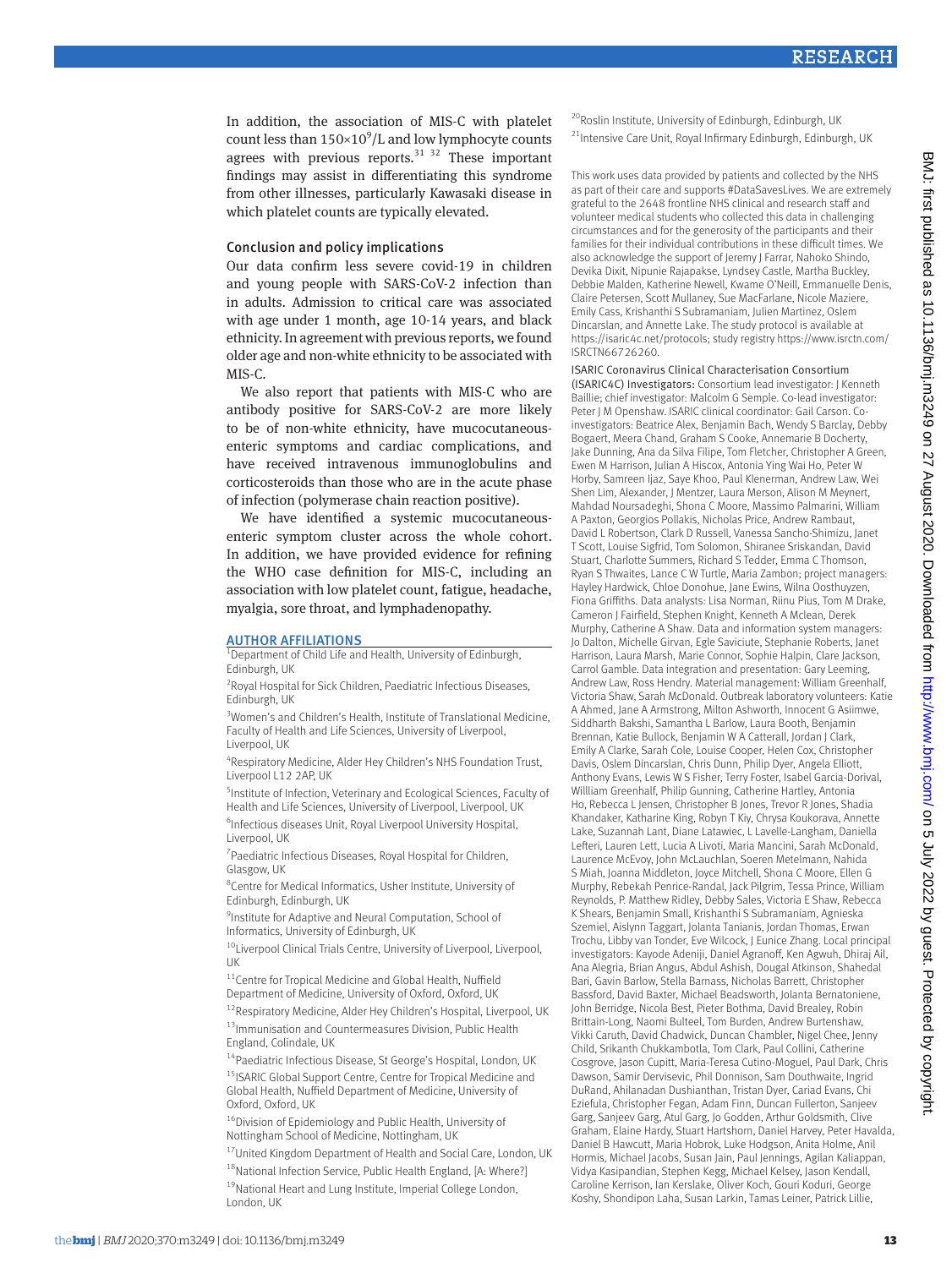James Limb, Vanessa Linnett, Jeff Little, Michael MacMahon, Emily MacNaughton, Ravish Mankregod, Huw Masson, Elijah Matovu, Katherine McCullough, Ruth McEwen, Manjula Meda, Gary Mills, Jane Minton, Mariyam Mirfenderesky, Kavya Mohandas, Quen Mok, James Moon, Elinoor Moore, Patrick Morgan, Craig Morris, Katherine Mortimore, Samuel Moses, Mbiye Mpenge, Rohinton Mulla, Michael Murphy, Megan Nagel, Thapas Nagarajan, Mark Nelson, Igor Otahal, Mark Pais, Selva Panchatsharam, Hassan Paraiso, Brij Patel, Justin Pepperell, Mark Peters, Mandeep Phull, Stefania Pintus, Jagtur Singh Pooni, Frank Post, David Price, Rachel Prout, Nikolas Rae, Henrik Reschreiter, Tim Reynolds, Neil Richardson, Mark Roberts, Devender Roberts, Alistair Rose, Guy Rousseau, Brendan Ryan, Taranprit Saluja, Aarti Shah, Prad Shanmuga, Anil Sharma, Anna Shawcross, Jeremy Sizer, Richard Smith, Catherine Snelson, Nick Spittle, Nikki Staines, Tom Stambach, Richard Stewart, Pradeep Subudhi, Tamas Szakmany, Kate Tatham, Jo Thomas, Chris Thompson, Robert Thompson, Ascanio Tridente, Darell Tupper-Carey, Mary Twagira, Andrew Ustianowski, Nick Vallotton, Lisa Vincent-Smith, Shico Visuvanathan, Alan Vuylsteke, Sam Waddy, Rachel Wake, Andrew Walden, Ingeborg Welters, Tony Whitehouse, Paul Whittaker, Ashley Whittington, Meme Wijesinghe, Martin Williams, Lawrence Wilson, Sarah Wilson, Stephen Winchester, Martin Wiselka, Adam Wolverson, Daniel G Wooton, Andrew Workman, Bryan Yates, Peter Young.

Contributors: OVS, KAH, LS, PLO, JSN-V-T, PWH, LM, GC, WJD, PJMO, JKB, EMH, ABD, and MGS developed the concept of the study. SH, MG, LM, EMH, and ABD were responsible for data curation. OVS, LPo, CF, TMD, SS, CE, MGP, SL, IPS, EMH, ABD, and MGS analysed the data. JSN-V-T, PWH, GC, PIMO, IKB, ABD, and MGS obtained funding, OVS, KAH, LT, LP, SL, EMH, and ABD were involved in investigation. OVS, KAH, LT, LPo, SL, EMH, ABD, and MGS developed the methodology. KAH, LT, HH, SH, MG, CD, LPa, LS, and LM were responsible for administration. LS, PO, PWH, LM, and MGS coordinated resources. OVS, CF, TMD, SS, CE, and LM developed software. HH, SL, PO, JSN-V-T, LM, PJMO, JKB, ABD, and MGS provided supervision. KAH, LT, and LPo validated the data. OVS, CF, TMD, SS, CE, MGP, EMH, and ABD were involved in data visualisation. OVS, KAH, LT, LPo, SL, EMH, ABD, and MGS wrote the original draft of the manuscript. OVS, KAH, LT, LPo, CF, TMD, MGP, LPa, SL, IPS, JSN-V-T, JKB, EMH, ABD, and MGS reviewed and edited the manuscript. The corresponding author attests that all listed authors meet authorship criteria and that no others meeting the criteria have been omitted. MGS is the guarantor.

Funding: This work is supported by grants from the National Institute for Health Research (award CO-CIN-01) and the Medical Research Council (grant MC\_PC\_19059) and by the National Institute for Health Research Health Protection Research Unit (NIHR HPRU) in Emerging and Zoonotic Infections at University of Liverpool in partnership with Public Health England (PHE), in collaboration with Liverpool School of Tropical Medicine and the University of Oxford (NIHR award 200907), Wellcome Trust and Department for International Development (215091/Z/18/Z), and the Bill and Melinda Gates Foundation (OPP1209135). Liverpool Experimental Cancer Medicine Centre provided infrastructure support for this research (grant reference: C18616/A25153). JSN-V-T is seconded to the Department of Health and Social Care, England (DHSC). The views expressed are those of the authors and not necessarily those of the DHSC, DID, NIHR, MRC, Wellcome Trust, or PHE.

Competing interests: All authors have completed the ICMJE uniform disclosure form at [www.icmje.org/coi\\_disclosure.pdf](http://www.icmje.org/coi_disclosure.pdf) and declare: support from the National Institute for Health Research and the Medical Research Council; JSN-V-T received grants from the Department of Health and Social Care, England, during the conduct of the study; PWH received grants from the Wellcome Trust, Department for International Development, and Bill and Melinda Gates Foundation and from NIHR during the conduct of the study; PJMO received personal fees from consultancy and grants from MRC, grants from EU Grant, grants from NIHR Biomedical Research Centre, grants from MRC/GSK, grants from Wellcome Trust, grants from NIHR (HPRU), grants from NIHR Senior Investigator, personal fees from European Respiratory Society, and grants from MRC Global Challenge Research Fund, outside the submitted work, and although the role of president of the British Society for Immunology was an unpaid appointment, travel and accommodation at some meetings is provided by the society; AMD received grants from Department of Health and Social Care, during the conduct of the study, and grants from Wellcome Trust outside the submitted work; JKB received grants from DHSC National Institute of Health Research UK, Medical Research Council UK, Wellcome Trust, Fiona Elizabeth Agnew Trust, Intensive Care Society, and Chief Scientist Office, during the conduct of the study; MGS received grants from DHSC National Institute of Health Research UK,

Medical Research Council UK, and Health Protection Research Unit in Emerging and Zoonotic Infections, University of Liverpool, during the conduct of the study, and from Integrum Scientific LLC, Greensboro, NC, USA, outside the submitted work; no other relationships or activities that could appear to have influenced the submitted work.

Ethical approval: Ethical approval was given by the South Central - Oxford C Research Ethics Committee in England (ref 13/SC/0149), the Scotland A Research Ethics Committee (ref 20/SS/0028), and the WHO Ethics Review Committee (RPC571 and RPC572, 25 April 2013).

Data sharing: The Independent Data and Material Access Committee welcomes applications for access to data and materials [\(https://](https://isaric4c.net) [isaric4c.net\)](https://isaric4c.net).

Transparency: The lead author (the manuscript's guarantor) affirms that the manuscript is an honest, accurate, and transparent account of the study being reported; that no important aspects of the study have been omitted; and that any discrepancies from the study as planned (and, if relevant, registered) have been explained.

Dissemination to participants and related patient and public communities: ISARIC4C has a public facing website and twitter account [\(@CCPUKstudy\)](https://twitter.com/CCPUKstudy). We are engaging with print and internet press, television, radio, news, and documentary programme makers. We will explore distribution of findings with The Asthma UK and British Lung Foundation Partnership and take advice from NIHR Involve and GenerationR Alliance Young People's Advisory Groups.

Provenance and peer review: Not commissioned; externally peer reviewed.

This is an Open Access article distributed in accordance with the terms of the Creative Commons Attribution (CC BY 4.0) license, which permits others to distribute, remix, adapt and build upon this work, for commercial use, provided the original work is properly cited. See: <http://creativecommons.org/licenses/by/4.0/>.

- Wu Z, McGoogan JM. Characteristics of and Important Lessons From the Coronavirus Disease 2019 (COVID-19) Outbreak in China: Summary of a Report of 72 314 Cases From the Chinese Center for Disease Control and Prevention. *JAMA* 2020;323:1239-42. doi:10.1001/jama.2020.2648
- 2 CDC COVID-19 Response Team. Coronavirus Disease 2019 in Children - United States, February 12-April 2, 2020. *MMWR Morb Mortal Wkly Rep* 2020;69:422-6. doi:10.15585/mmwr.mm6914e4
- 3 European Centre for Disease Prevention and Control. Rapid risk assessment: Paediatric inflammatory multisystem syndrome and SARS -CoV-2 infection in children. 2020. [https://www.ecdc.europa.](https://www.ecdc.europa.eu/en/publications-data/paediatric-inflammatory-multisystem-syndrome-and-sars-cov-2-rapid-risk-assessment) [eu/en/publications-data/paediatric-inflammatory-multisystem](https://www.ecdc.europa.eu/en/publications-data/paediatric-inflammatory-multisystem-syndrome-and-sars-cov-2-rapid-risk-assessment)[syndrome-and-sars-cov-2-rapid-risk-assessment.](https://www.ecdc.europa.eu/en/publications-data/paediatric-inflammatory-multisystem-syndrome-and-sars-cov-2-rapid-risk-assessment)
- 4 Viner RM, Mytton OT, Bonell C, et al. Susceptibility to and transmission of COVID-19 amongst children and adolescents compared with adults: a systematic review and meta-analysis. medRxiv. 2020. [https://www.medrxiv.org/](https://www.medrxiv.org/content/10.1101/2020.05.20.20108126v1) [content/10.1101/2020.05.20.20108126v1](https://www.medrxiv.org/content/10.1101/2020.05.20.20108126v1).
- 5 Dong Y, Mo X, Hu Y, et al. Epidemiology of COVID-19 Among Children in China. *Pediatrics* 2020;145:e20200702. doi:10.1542/ peds.2020-0702
- Lu X, Zhang L, Du H, et al, Chinese Pediatric Novel Coronavirus Study Team. SARS-CoV-2 Infection in Children. *N Engl J Med* 2020;382:1663-5. doi:10.1056/NEJMc2005073
- Liu W, Zhang Q, Chen J, et al. Detection of Covid-19 in Children in Early January 2020 in Wuhan, China. *N Engl J Med* 2020;382:1370- 1. doi:10.1056/NEJMc2003717
- 8 Riphagen S, Gomez X, Gonzalez-Martinez C, Wilkinson N, Theocharis P. Hyperinflammatory shock in children during COVID-19 pandemic. *Lancet* 2020;395:1607-8. doi:10.1016/S0140-6736(20)31094-1
- 9 World Health Organization. Multisystem inflammatory syndrome in children and adolescents temporally related to COVID-19. 2020. [https://www.who.int/news-room/commentaries/detail/multisystem](https://www.who.int/news-room/commentaries/detail/multisystem-inflammatory-syndrome-in-children-and-adolescents-with-covid-19)[inflammatory-syndrome-in-children-and-adolescents-with-covid-19.](https://www.who.int/news-room/commentaries/detail/multisystem-inflammatory-syndrome-in-children-and-adolescents-with-covid-19)
- 10 Verdoni L, Mazza A, Gervasoni A, et al. An outbreak of severe Kawasaki-like disease at the Italian epicentre of the SARS-CoV-2 epidemic: an observational cohort study. *Lancet* 2020;395:1771-8. doi:10.1016/S0140-6736(20)31103-X
- 11 Toubiana J, Poirault C, Corsia A, et al. Kawasaki-like multisystem inflammatory syndrome in children during the covid-19 pandemic in Paris, France: prospective observational study. *BMJ* 2020;369:m2094. doi:10.1136/bmj.m2094
- 12 Royal College of Paediatrics and Child Health. Guidance Paediatric multisystem inflammatory syndrome temporally associated with COVID-19 (PIMS). 2020. [https://www.rcpch.ac.uk/resources/](https://www.rcpch.ac.uk/resources/guidance-paediatric-multisystem-inflammatory-syndrome-temporally-associated-covid-19-pims) [guidance-paediatric-multisystem-inflammatory-syndrome](https://www.rcpch.ac.uk/resources/guidance-paediatric-multisystem-inflammatory-syndrome-temporally-associated-covid-19-pims)[temporally-associated-covid-19-pims.](https://www.rcpch.ac.uk/resources/guidance-paediatric-multisystem-inflammatory-syndrome-temporally-associated-covid-19-pims)
- Docherty AB, Harrison EM, Green CA, et al, ISARIC4C investigators. Features of 20133 UK patients in hospital with covid-19 using